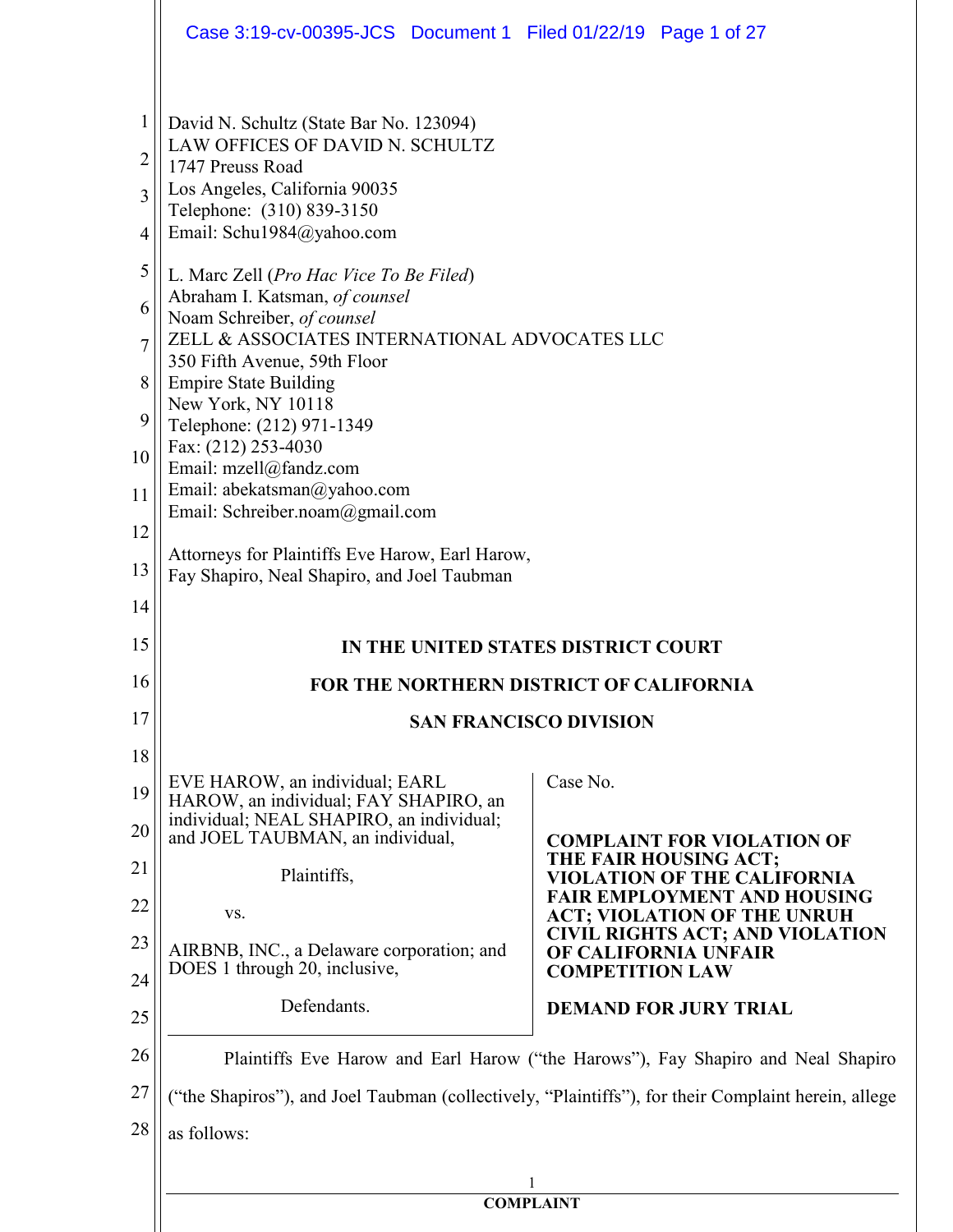1

#### **NATURE OF THIS ACTION**

2 3 4 5 6 7 8 9 10 11 12 13 14 15 16 17 18 19 20 21 22 1. This action arises out of the recent decision of Defendant Airbnb, Inc. ("Airbnb") to adopt a policy that intentionally and necessarily discriminates against Jews and Israelis, including citizens of the United States and the State of California, and involves unlawful conduct that the United States and the State of California have long fought to eradicate. On November 19, 2018, Airbnb announced that it would no longer allow Jews who reside in the geographical area known as "Judea and Samaria," located in the heart of the Land of Israel, to use Airbnb's online-based hospitality and lodging platform to offer their residential dwellings for rent. Referring to "Judea and Samaria" as "the occupied West Bank," Airbnb's announcement specifically stated that it would "remove listings in Israeli settlements in the occupied West Bank that are at the core of the dispute between Israelis and Palestinians." Airbnb applied this policy (the "Discriminatory Policy" or the "Airbnb Discriminatory Policy") only to residents of Israeli towns in Judea and Samaria; it did not remove listings from any Arab or Palestinian towns located in Judea and Samaria. Airbnb has not applied its Discriminatory Policy, or any similar policy, to any other geographic area in the world. Moreover, the Airbnb Discriminatory Policy effectively prevents all people anywhere in the world, including residents of California, from using Airbnb's online services to rent in any Jewish communities or Israeli towns located in Judea and Samaria. Finally, because Jews and Israelis cannot practically seek to rent in Arab or Palestinian towns located in Judea and Samaria, because of legal and safety concerns, the Airbnb Discriminatory Policy effectively prevents all Jews and Israelis located anywhere in the world from using Airbnb's online services to rent anywhere in the entire area known as Judea and Samaria or the West Bank.

23 24 25 26 27 2. Airbnb did not come to this discriminatory policy on its own. Human Rights Watch, Inc. ("HRW") played a central role in causing Airbnb to take the steps that eventually led to the wholesale discrimination against Jews. Through an intensive international media and social media campaign, which included lobbying, meetings, letters, threats, and reports, all aimed at intimidating Airbnb, HRW encouraged, aided and abetted Airbnb to adopt this discriminatory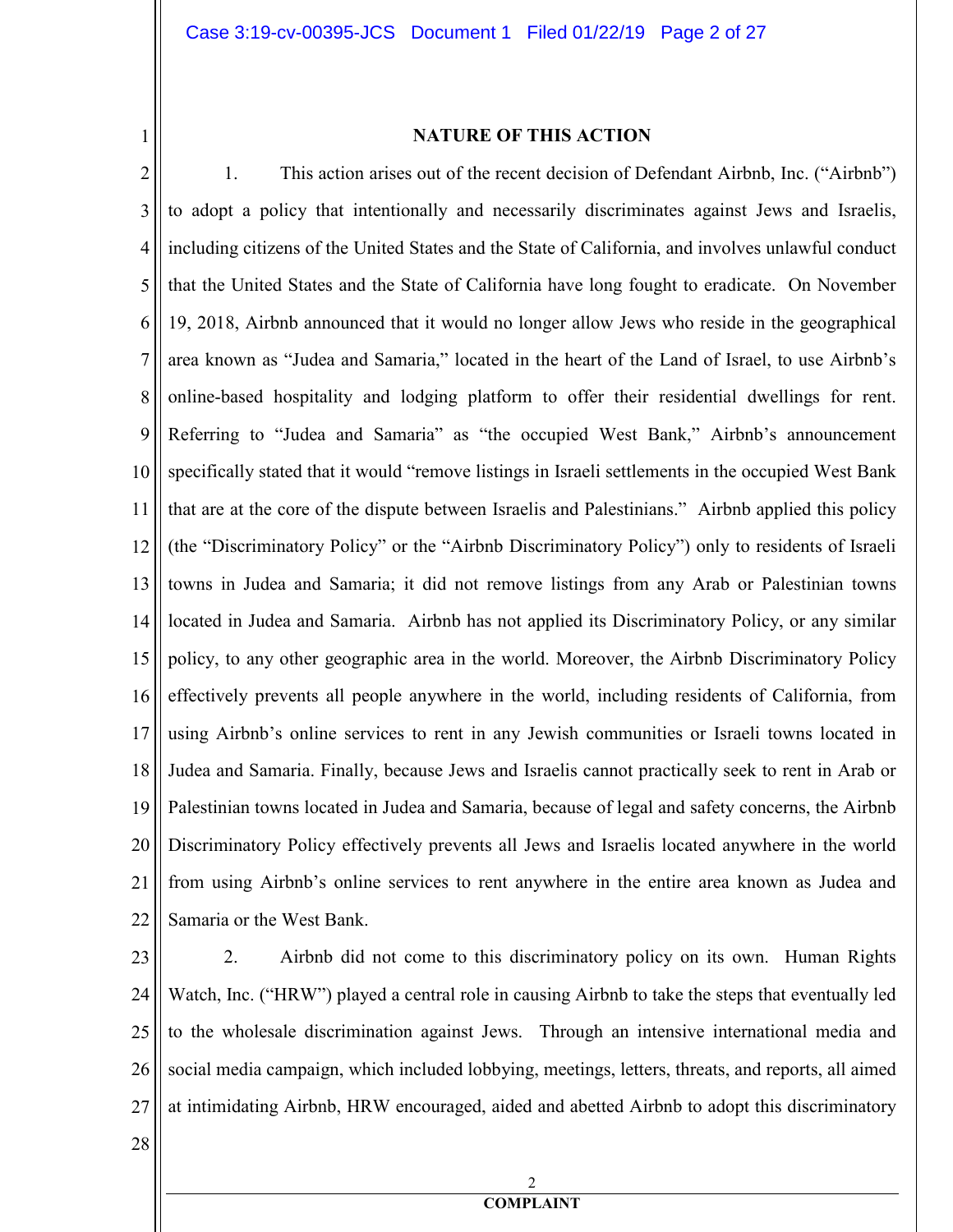1 2 policy – a policy reminiscent of the Nazi-era boycotts against Jewish business and enterprises in Germany during the 1930s.

3 4 5 6 7 8 9 10 11 3. As alleged in greater detail below, the anti-Jewish Discriminatory Policy enacted by Airbnb was adopted with the incitement and encouragement of HRW and other organizations associated with the Boycott, Divestment and Sanctions Movement (the "BDS Movement"). The BDS Movement is a global campaign against the State of Israel only, which promotes various forms of boycotts and sanctions against the State of Israel and Israeli businesses, products, and individuals, including widespread commercial, cultural, and academic boycotts and divestment, in order to pressure Israel to meet what the BDS Movement declares are "Israel's obligations under international law" – obligations that the BDS movement does not seek to impose on any other nation.

12 13 14 15 16 17 18 19 20 21 4. The anti-Jewish Discriminatory Policy adopted by Airbnb contravenes federal and state law and is repugnant to the core values and mores of the United States and the State of California. This is especially true now, when anti-Semitism is resurgent throughout the United States and the world. Although this action cannot end the scourge of resurgent anti-Semitism, it can redress the specific and grievous harm suffered by Plaintiffs, all of whom are Jewish citizens of the United States, and other similarly situated individuals – harm they have suffered as a result of the Discriminatory Policy enacted by Airbnb, with the encouragement and incitement of HRW and the BDS Movement. Accordingly, this action seeks declaratory relief that the Airbnb Discriminatory Policy violates applicable federal and state law and injunctive relief prohibiting Airbnb from enforcing its newly-enacted Discriminatory Policy.

22

## **THE PARTIES**

23 24 25 26 27 28 5. Plaintiff Eve Harow is a dual citizen of the United States and Israel. Together with her husband, Plaintiff Earl Harow, Eve Harow currently owns and resides at the residential property located at Tzipporen 4/1 Efrat, Israel, 9043500 (the "Property"), which is located in the Gush Etzion region of Judea and Samaria. Eve Harow desires to use Airbnb's services to list and rent the Property. Eve Harow has visited Airbnb's website in order to investigate whether to list and rent the Property using Airbnb. Because the Property is in the town of Efrat, it is located in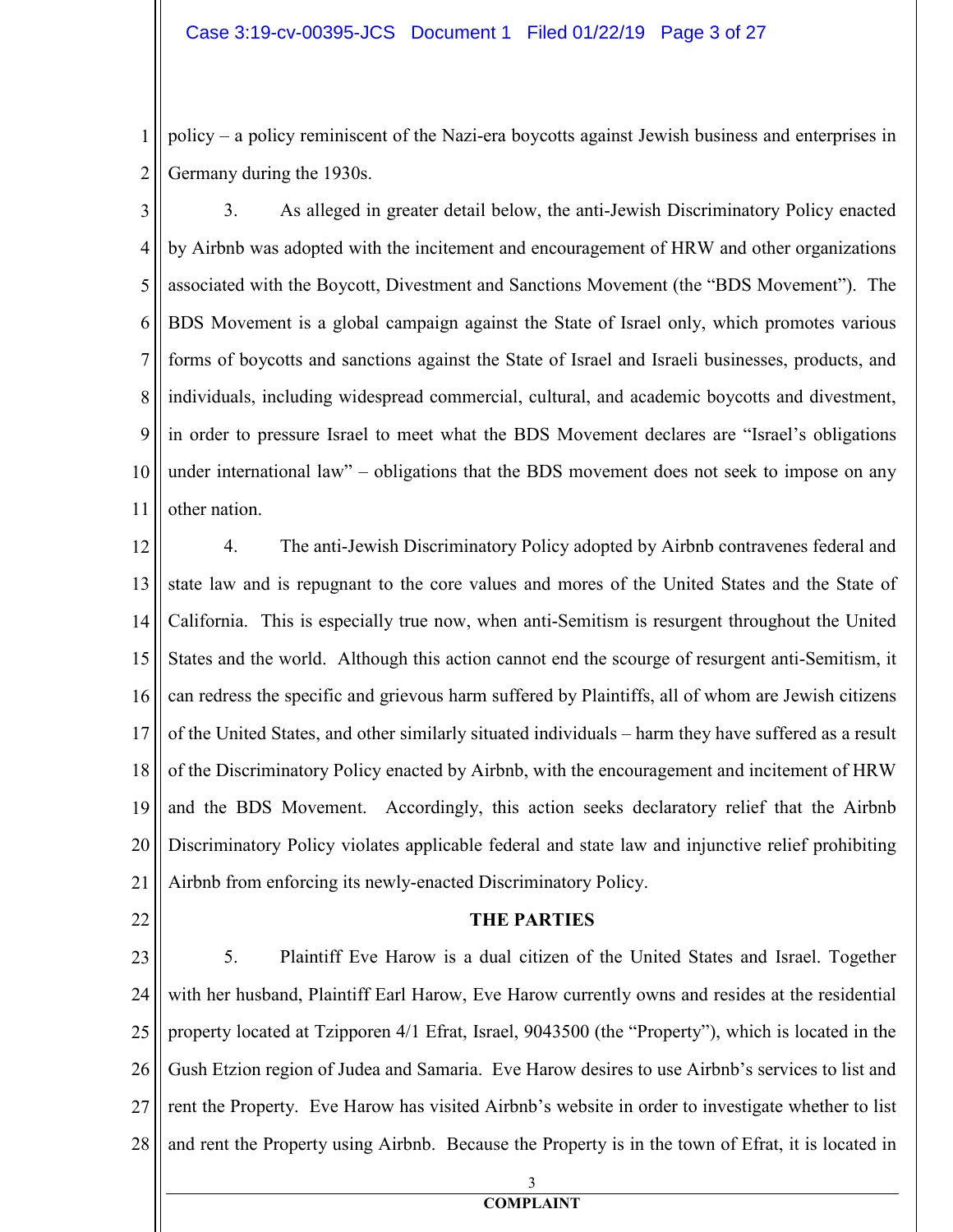1 2 3 4 5 an area classified by Airbnb as an "Israeli settlement[] in the occupied West Bank." Upon information and belief, the Property would meet the requirements set by Airbnb for listing on its website, but for the Airbnb Discriminatory Policy that is the subject of this Complaint. Before moving to Israel, Eve Harow was a citizen and resident of Los Angeles County, California, where she continues to exercise her right to vote in federal and state elections.

6 7 8 9 10 11 12 13 14 6. Plaintiff Earl Harow is a dual citizen of the United States and Israel. Together with his wife, Plaintiff Eve Harow, Earl Harow currently owns and resides at the Property and desires to use Airbnb's services to list and rent the Property. Earl Harow has visited Airbnb's website in order to investigate whether to list and rent the Property using Airbnb. Because the Property is in the town of Efrat, it is located in an area classified by Airbnb as an "Israeli settlement[] in the occupied West Bank." Upon information and belief, the Property would meet the requirements set by Airbnb for listing on its website but for Airbnb's Discriminatory Policy. Before moving to Israel, Earl Harow was a citizen and resident of Los Angeles County, California, where he continues to exercise his right to vote in federal and state elections.

15 16 17 18 19 20 21 22 23 24 7. Plaintiff Fay Shapiro is a citizen of the United States and a resident of Los Angeles, California. Fay Shapiro's sister and brother-in-law reside in the town of Efrat, Israel. Together with her husband, Plaintiff Neal Shapiro, Fay Shapiro has visited her sister and brotherin-law in Efrat on numerous occasions and has rented residential property in Efrat on a previous occasion, before Airbnb was in existence, in order to have a place to stay during such a visit. Fay Shapiro desires to use Airbnb's services to rent residential property in Efrat in connection with future visits to her sister and brother-in-law. Because Efrat is located in an area classified by Airbnb as an "Israeli settlement[] in the occupied West Bank," Fay Shapiro would be able to rent residential property in the area in connection with future visits to her sister and brother-inlaw using Airbnb, but for Airbnb's Discriminatory Policy.

25 26 27 28 8. Plaintiff Neal Shapiro is a citizen of the United States and a resident of Los Angeles, California. Neal Shapiro's sister-in-law and brother-in-law reside in the town of Efrat, Israel. Together with his wife, Plaintiff Fay Shapiro, Neal Shapiro has visited his sister-in-law and brother-in-law in Efrat on numerous occasions and has rented residential property in Efrat on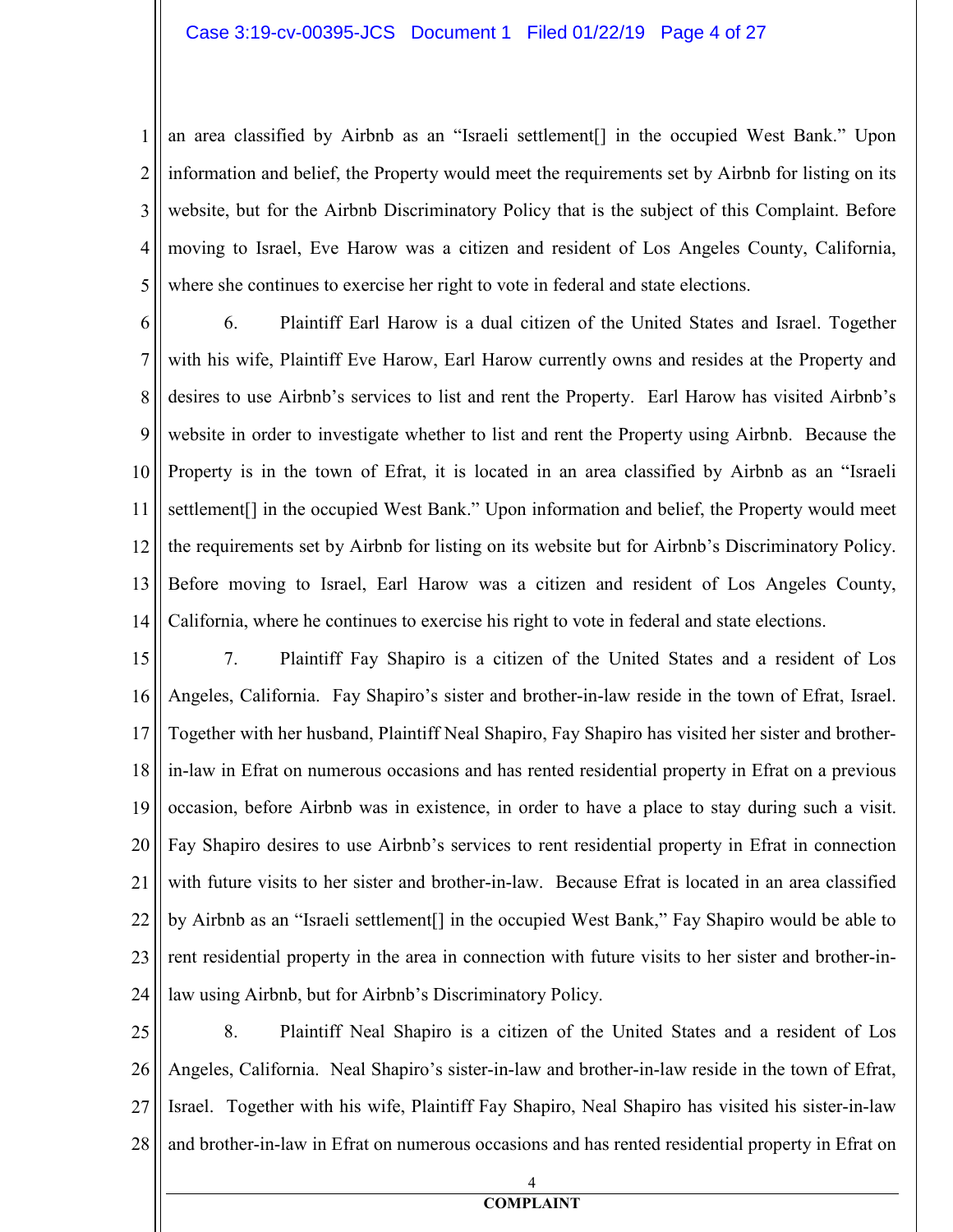#### Case 3:19-cv-00395-JCS Document 1 Filed 01/22/19 Page 5 of 27

1 2 3 4 5 6 a previous occasion, before Airbnb was in existence, in order to have a place to stay during such a visit. Neal Shapiro desires to use Airbnb's services to rent residential property in Efrat in connection with future visits to his sister-in-law and brother-in-law. Because Efrat is located in an area classified by Airbnb as an "Israeli settlement[] in the occupied West Bank," Neal Shapiro would be able to rent residential property in the area in connection with future visits to his sisterin-law and brother-in-law using Airbnb, but for Airbnb's Discriminatory Policy.

7 8 9 10 11 12 13 14 9. Plaintiff Joel Taubman ("Taubman") is a citizen of the United States and a resident of Scottsdale, Arizona. Taubman has visited Israel on numerous occasions and has traveled throughout Judea and Samaria during those visits, including in towns such as Ofra, Kfar Tapuach, Hebron, and Shiloh. Taubman used Airbnb's booking platform to rent residential property in connection with his most recent visit to Israel in 2017. Taubman desires to use Airbnb's services to rent residential property in Judea and Samaria in connection with future visits to Israel. Taubman would be able to rent residential property in Judea and Samaria in connection with such future visits using Airbnb, but for Airbnb's Discriminatory Policy.

15 16 17 18 19 10. Airbnb is a corporation organized and existing under the laws of the State of Delaware and is qualified to do business as a foreign corporation in the State of California, having registered with the California Secretary of State. Airbnb maintains its principal executive office at 888 Brandon St. #4, San Francisco, California 94103 and is subject to service of process in this District.

20 21 22 23 24 25 26 27 11. Plaintiffs do not know the true names and capacities of the Defendants sued herein under the fictitious names DOES 1 through 20, inclusive, and Plaintiffs therefore sue said Defendants by such fictitious names pursuant to Section 474 of the California Code of Civil Procedure. Upon information and belief, each of the Defendants designated as a Doe herein was the agent and/or alter ego of each of the remaining Defendants or is in some manner the cause or contributing cause or otherwise responsible for the events and occurrences herein described, and for the injuries and damages that have been, are being, and will be sustained by Plaintiffs as herein alleged. Plaintiffs will seek leave to amend this Complaint to allege the true names and

28

#### 5 **COMPLAIT**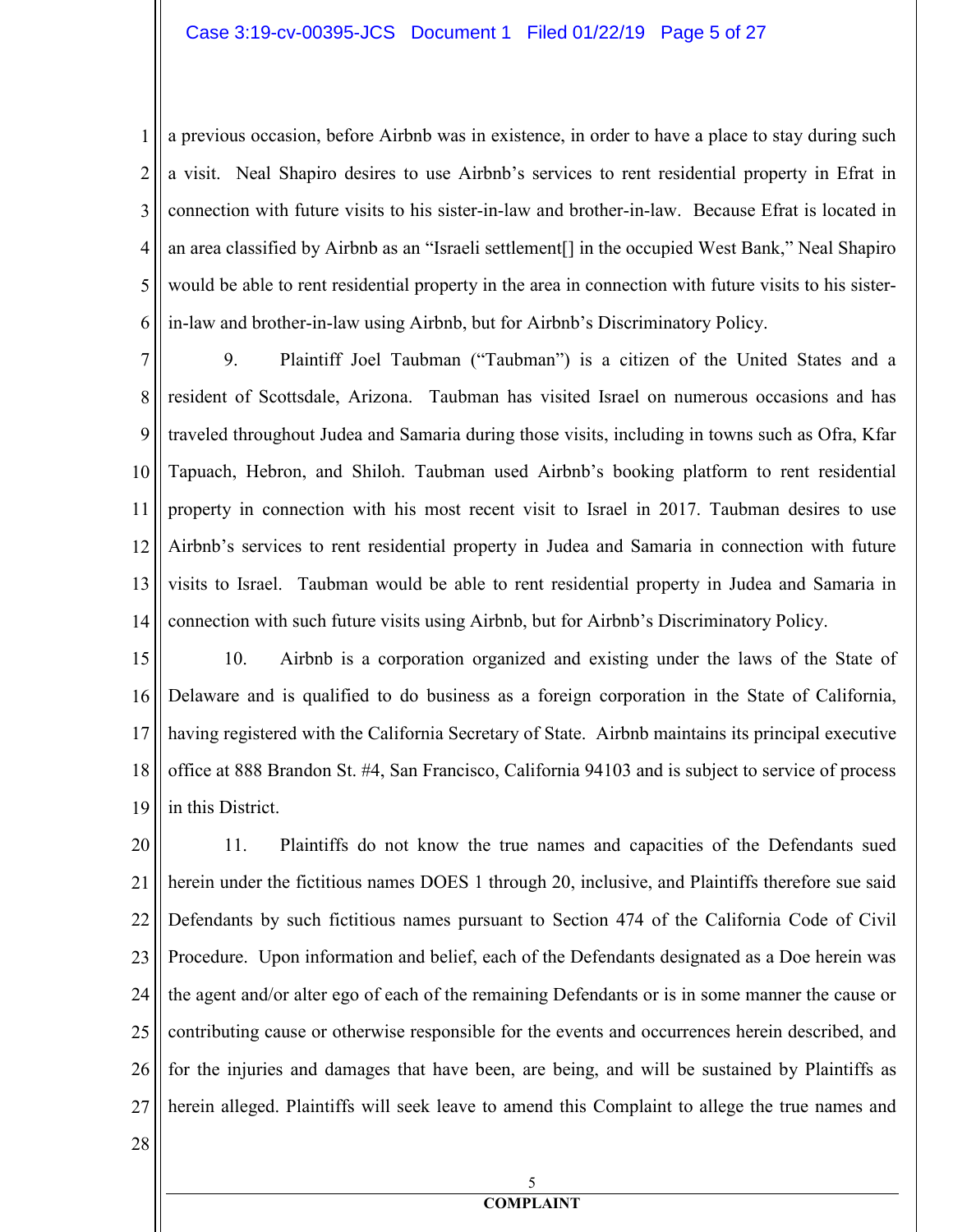1 2 capacities of the Doe Defendants, together with such allegations as may be appropriate, when the same have been ascertained.

3 4 5 6 7 8 9 12. Upon information and belief, each of the Defendants named herein is in some manner responsible for the acts alleged herein and that, at all times mentioned herein, each of the Defendants was the agent, servant, employee, representative, alter-ego, principal, employer or master of each other Defendant herein and, further, was acting within the scope of such agency, servitude, employment, representation or capacity and/or for the benefit of each other Defendant in doing the acts herein alleged. (Hereinafter, Airbnb and DOES 1 through 20, inclusive, are collectively referred to as "Defendants.")

10 11 12 13 14 13. Upon information and belief, at all times relevant hereto, each of the Defendants, including each and every fictitiously named defendant, conspired with, aided and abetted, and/or acted in concert with each and every other Defendant to harm, injure and damage Plaintiffs as hereinafter alleged and, in furtherance of the aforesaid conspiracy or other plan, each and every Defendant engaged in one or more of the overt acts hereinafter alleged.

15 16 17 14. Upon information and belief, each of the Defendants knew, or in the exercise of reasonable care could and should have known, of the existence of the facts by reason of which liability herein is alleged to exist.

18

## **JURISDICTION AND VENUE**

19 20 21 22 23 24 25 26 15. Jurisdiction. This Court has subject matter jurisdiction over the causes of action alleged in this Complaint pursuant to 28 U.S.C. § 1331 and principles of supplemental jurisdiction. Federal question jurisdiction exists by reason of the claims alleged below, arising under 42 U.S.C. §§ 3606 and 3617. This Court has supplemental jurisdiction over the state law claims alleged in this action, pursuant to 28 U.S.C.  $\S$  1367(a), because these claims are so intimately related to claims in the action exclusively within the Court's original jurisdiction that they form part of the same case or controversy under Article III of the United States Constitution and because these claims arise out of the same nexus of facts and events.

27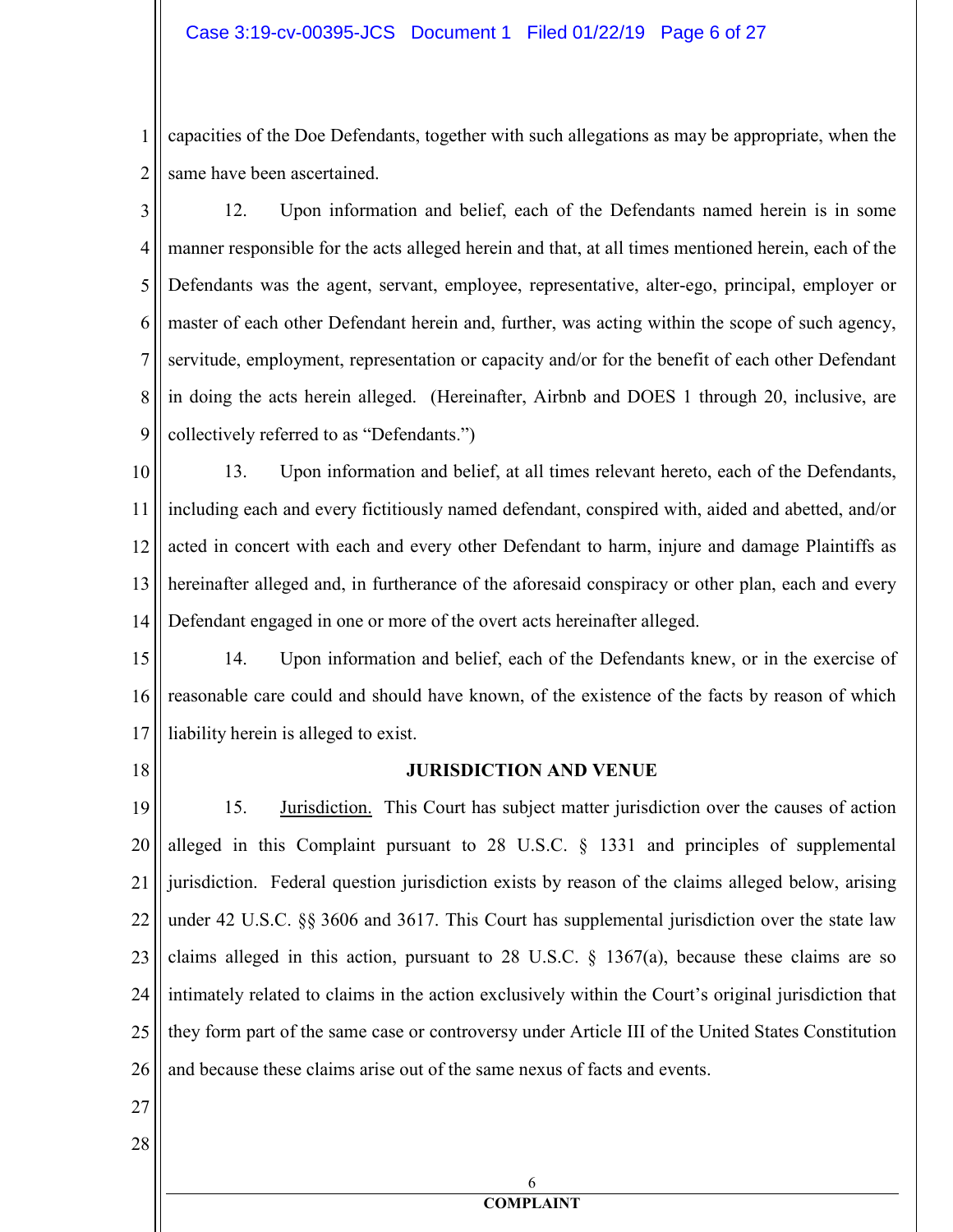1 2 3 4 5 16. This Court has personal jurisdiction over Airbnb pursuant to Fed. R. Civ. P. 4(h), Fed. R. Civ. P. 4(k)(1), and under Sections 410.10 and 416.10 of the California Code of Civil Procedure, because Airbnb maintains its principal place of business in San Francisco, California. 17. Venue and Intradistrict Assignment. Venue is proper in this District under 28 U.S.C. §§ 1391(b)(1) and (c)(2), because defendant Airbnb resides in the District in which it

6 7 8 maintains its principal place of business and is therefore subject to personal jurisdiction in this District. Venue is proper in this Division pursuant to Local Rule 3-2(d) because this action arises in the county of San Francisco, where Airbnb maintains its principal place of business.

**RELEVAT FACTUAL ALLEGATIOS** 

## **AIRBNB'S BUSINESS**

11 12 13 14 15 16 18. Airbnb is a privately held global company headquartered in San Francisco, California. Airbnb operates an online marketplace, booking, brokerage and hospitality service related to the business of renting residential dwellings and other public accommodations. Airbnb's booking platform serves as a facility related to the business of renting residential dwellings, such as the Property and the Units. Airbnb's services are accessible via its website and mobile applications.

17 18 19 20 21 22 23 19. Airbnb structures its business as a membership organization, generally requiring users to register as "members" of the organization in order to utilize its booking and brokerage services. Members can use the service to arrange or offer lodging, primarily home stays or tourism experiences. Airbnb generally charges a commission for each booking confirmed through its services. Airbnb facilitates the ability of owners of residential dwellings to engage in the business of renting residential dwellings to members in countries around the world, including the United States.

24

25

9

10

# **HISTORICAL BACKGROUND OF JUDEA AND SAMARIA**

## **The Region Before 1948**

26 27 28 20. Since biblical times, Judea and Samaria have been part and parcel of the Land of Israel, as reflected in the Hebrew Bible, the Christian Bible, and an unbroken line of historical and archaeological sources spanning more than 3,000 years. Nearly 2,000 years ago, the Roman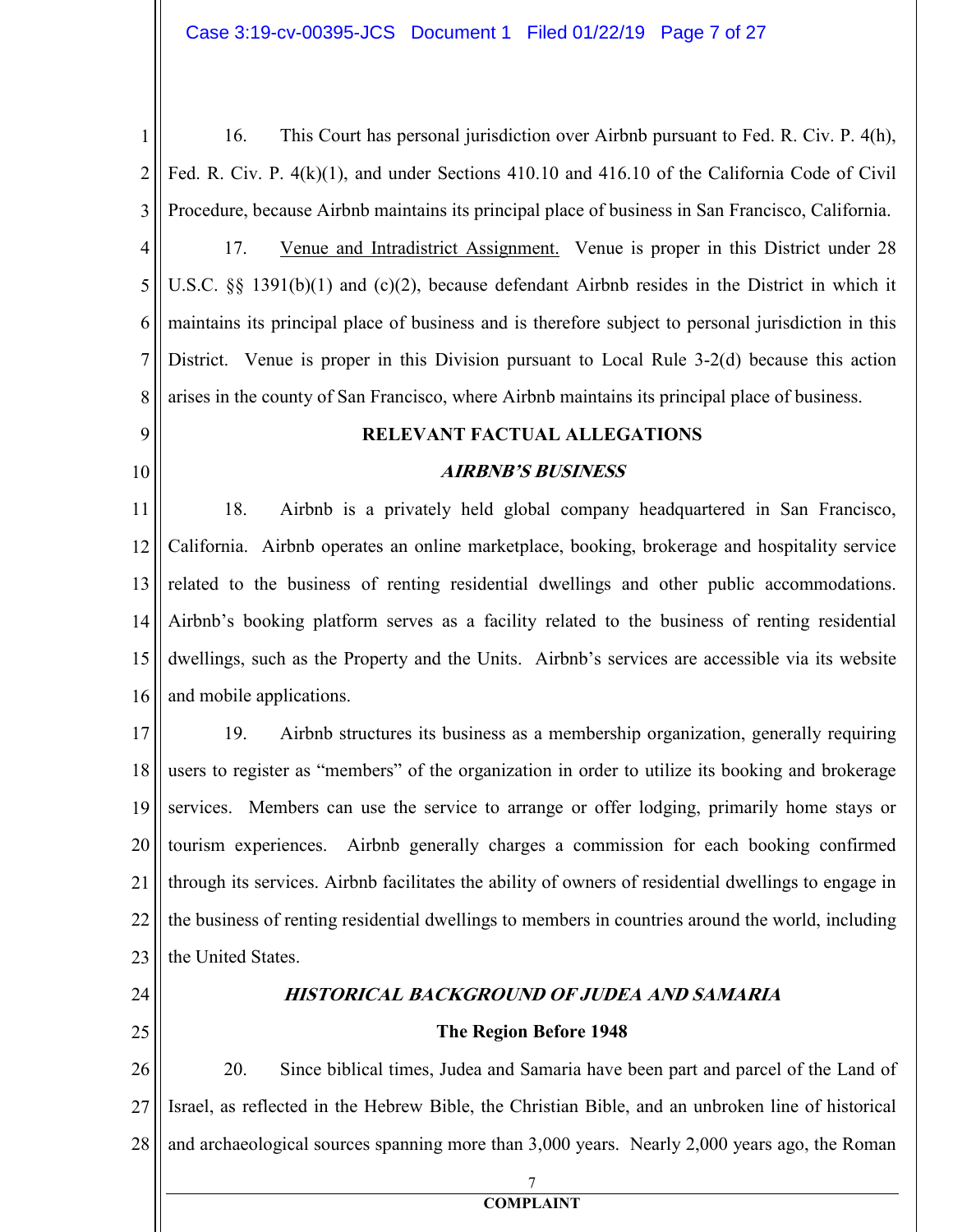1 2 3 4 5 Empire conquered the Land of Israel, expelled most of its inhabitants, and renamed the area "Palestine." Although the area subsequently was conquered and reconquered numerous times and was ruled by various empires over the centuries, some Jewish presence always remained, uninterrupted, in the Land of Israel, and there was no significant economic development of the area under any of these empires.

6 7 8 9 10 11 21. For 400 years, beginning in 1517 and continuing until 1917, the area was controlled by the Ottoman Empire. Beginning in the 19th Century, significant numbers of Jews began to return to the area. These Jews purchased tracts of land, drained swamps, reclaimed land that had been largely uninhabited for centuries, and established new Jewish farms and towns. The economic development and opportunities brought about by the growing Jewish presence in the area also drew large numbers of Arabs to the area from elsewhere in the Middle East.

12 13 14 15 16 17 22. In 1917, the Ottoman Empire fell to the Allied Powers during World War I. Under the League of Nations Covenant and Mandate and the 1920 Treaty of San Remo, Great Britain accepted the Palestine Mandate, an area primarily comprising what today are the lands of Jordan and Israel, including Judea and Samaria. The Mandate gave legal effect to the 1917 Balfour Declaration, the British policy to "favour the establishment in Palestine of a national home for the Jewish people."

18 19 20 21 22 23 24 25 26 23. In 1921, Great Britain unilaterally divided Palestine along the Jordan River and established an Arab entity of Transjordan on the 78% of the land included in the Palestine Mandate that was east of the Jordan River. The League of Nations Covenant and Mandate provided that, for the remaining 22% of the land, located between the Jordan River and the Mediterranean Sea, the Mandatory Power was required to facilitate the close settlement of the Jewish People in *all* areas west of the Jordan River within the Palestine Mandate, including Judea and Samaria. During the Palestine Mandate, the Hebrew name *Eretz Yisrael* ("Land of Israel") was part of the official name for the Palestine Mandate territory between the Jordan River and the Mediterranean Sea.

27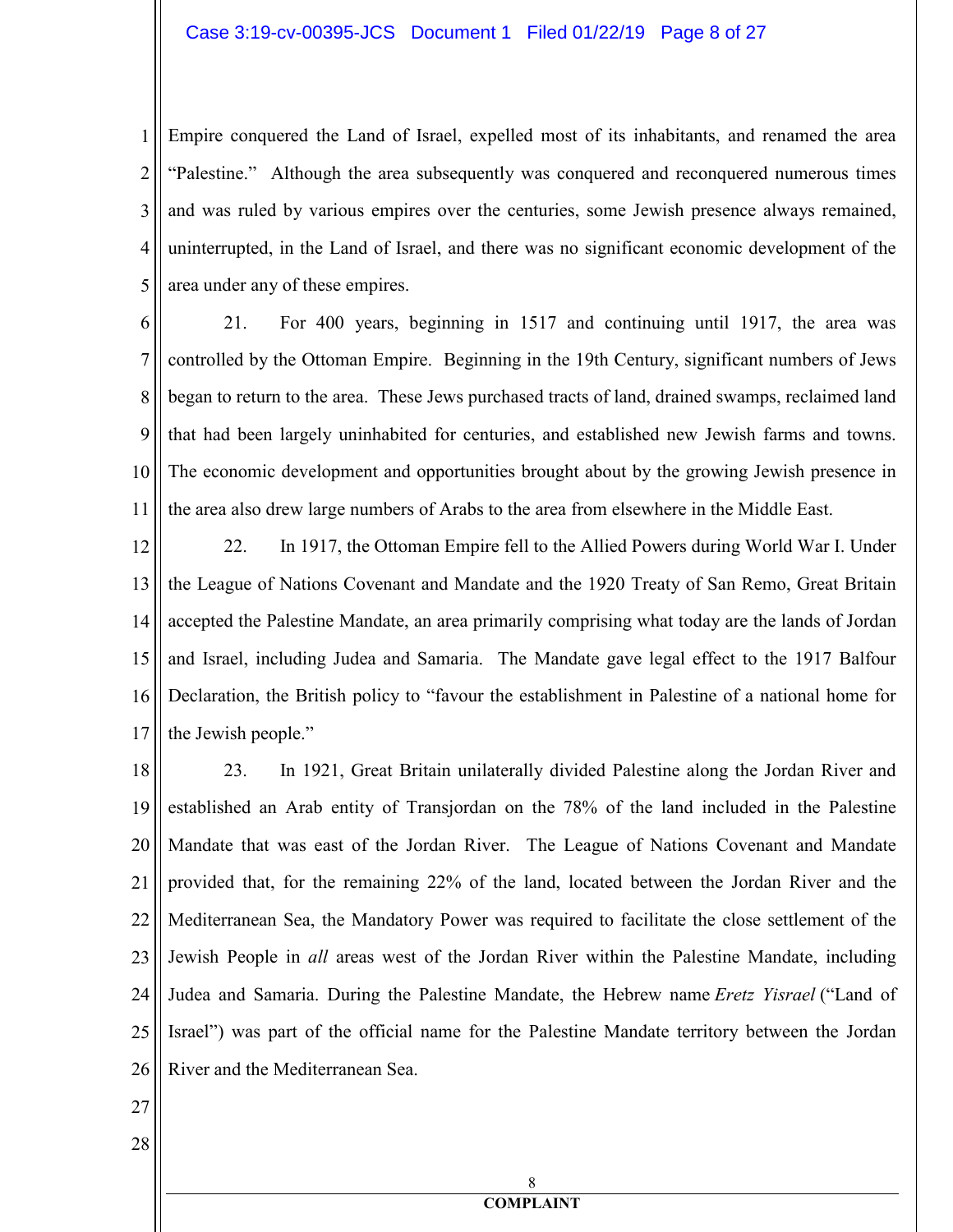1 2 3 24. Upon the creation of the United Nations and the adoption of the United Nations Charter in San Francisco in 1945, the League of Nations ceased to exist but the provisions of the Palestine Mandate continued in force through Article 80 of the United Nations Charter.

4 5 6 7 8 9 10 11 12 25. In early 1947, Great Britain announced that it would abandon the Palestine Mandate and have the United Nations determine the future of Palestine. Thereafter, in November 1947, the United Nations General Assembly, by a two-thirds vote, adopted nonbinding Resolution 181, which recommended that the Palestine Mandate be divided into a Jewish state and an Arab state. Under the terms of the resolution, Judea and Samaria were to be allocated to the Arab state. The surrounding Arab states in the Middle East, however, on their own behalf and on behalf of the Arabs residing within the Palestine Mandate, rejected Resolution 181 and chose to use force to prevent its implementation. As a result, Resolution 181 was never approved by the United Nations Security Council and was never implemented.

13

## **Israel Declares Its Independence In 1948**

14 15 16 26. In May 1948, when the Palestine Mandate expired, the State of Israel was declared. Eleven minutes after the State of Israel was declared, the United States was the first country to recognize the State of Israel.

17 18 19 20 21 27. Almost immediately, Arab states throughout the Middle East and Palestinian Arab forces already operating clandestinely within the country attacked Israel. The fighting between Israel and these Arab states ended in 1949 with the signing of a series of armistice agreements between Israel and the Arab states, including the Hashemite Kingdom of Transjordan, known today as Jordan.

22 23 24 25 26 27 28 28. At the time of the signing of the armistice agreements, the Arab forces held Judea and Samaria, including land which Jews had purchased and settled in before 1948. For example, Efrat, where the Harows reside, is part of Gush Etzion, a bloc of Jewish towns and farms founded south of Jerusalem on land purchased and settled by Jews beginning in the 1920s. After the United Nations approved the plan to divide the Palestine Mandate into a Jewish state and an Arab state, Arab forces began to attack Gush Etzion. As a result, women and children who lived in the Gush Etzion bloc were evacuated while the men stayed behind to defend the area. In early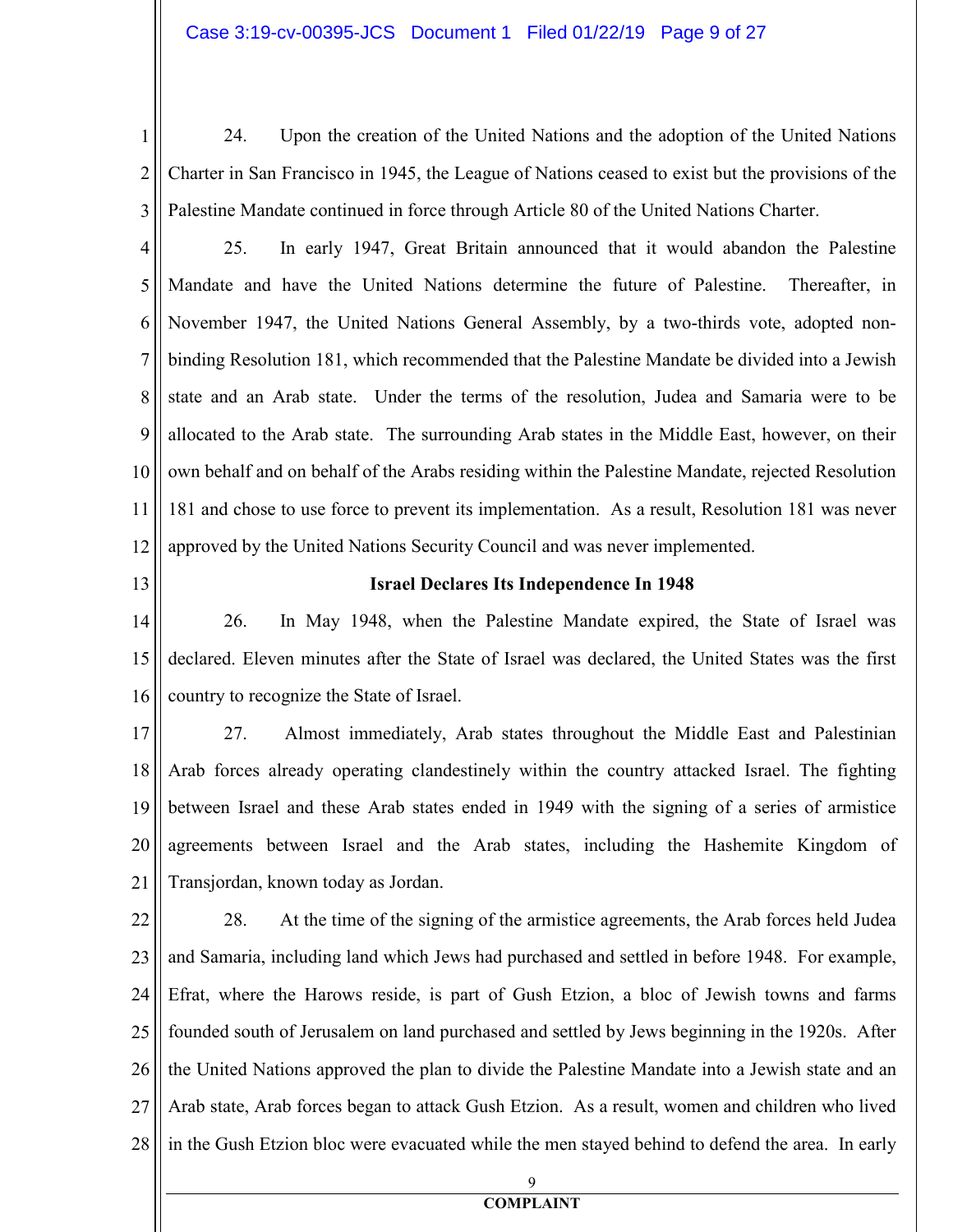#### Case 3:19-cv-00395-JCS Document 1 Filed 01/22/19 Page 10 of 27

1 2 3 4 May 1948, Arab forces attacked Kfar Etzion, a kibbutz located in the region, and forced the kibbutz to surrender. 129 Jewish fighters died, most of whom were massacred *after* surrendering. Moreover, Transjordan refused to allow these men to be buried or their remains to be gathered for more than one year after their death.

5 6 7 8 9 29. Under the terms of the 1949 armistice agreements between Israel and the Arab states, as insisted upon by the Arab states, the armistice demarcation line between Judea and Samaria and the rest of Israel (the "Green Line") was not to be construed as a permanent border or a political or territorial boundary. At that time, no Arab state recognized Israel or even attempted to negotiate a peace treaty with Israel.

10 11 12 13 14 30. In violation of international law, the Kingdom of Transjordan annexed Judea and Samaria in 1950 and renamed the area the "West Bank," in order to blur the longstanding Jewish ties to this area. Judea and Samaria is thus also known today as the "West Bank," its Jordanian name. The annexation of Judea and Samaria was condemned and was not recognized by other nations, except for recognition by Great Britain and Pakistan.

15 16 17 18 19 31. During the 19-year period from 1949 until 1967 that Jordan occupied Judea and Samaria, no Jews were allowed to reside in or travel to Judea and Samaria, including the Old City of Jerusalem. All existing Jewish communities in Judea and Samaria, some of which had existed for centuries, were destroyed, the surviving Jewish residents were expelled, and the land was delivered into the hands of Palestinian Arabs under Jordan's Absentee Property legislation.

20

#### **The Six-Day War Begins In 1967**

21 22 23 24 32. In May 1967, the armies of Egypt, Syria, Lebanon and Jordan surrounded Israel and began to mass troops on Israel's borders. Egypt expelled United Nations peacekeeping forces from the Sinai Peninsula and blocked Israeli shipping through the Red Sea by closing the Straits of Tiran.

25 26 27 28 33. In late May and early June 1967, Arab leaders, including from Egypt, Jordan, Iraq, and Syria, made numerous public pronouncements about their desire to destroy and annihilate Israel. For example, President Nasser of Egypt stated that "[o]ur basic objective will be the destruction of Israel" and Syria's then-defense minister (and subsequent president) Hafez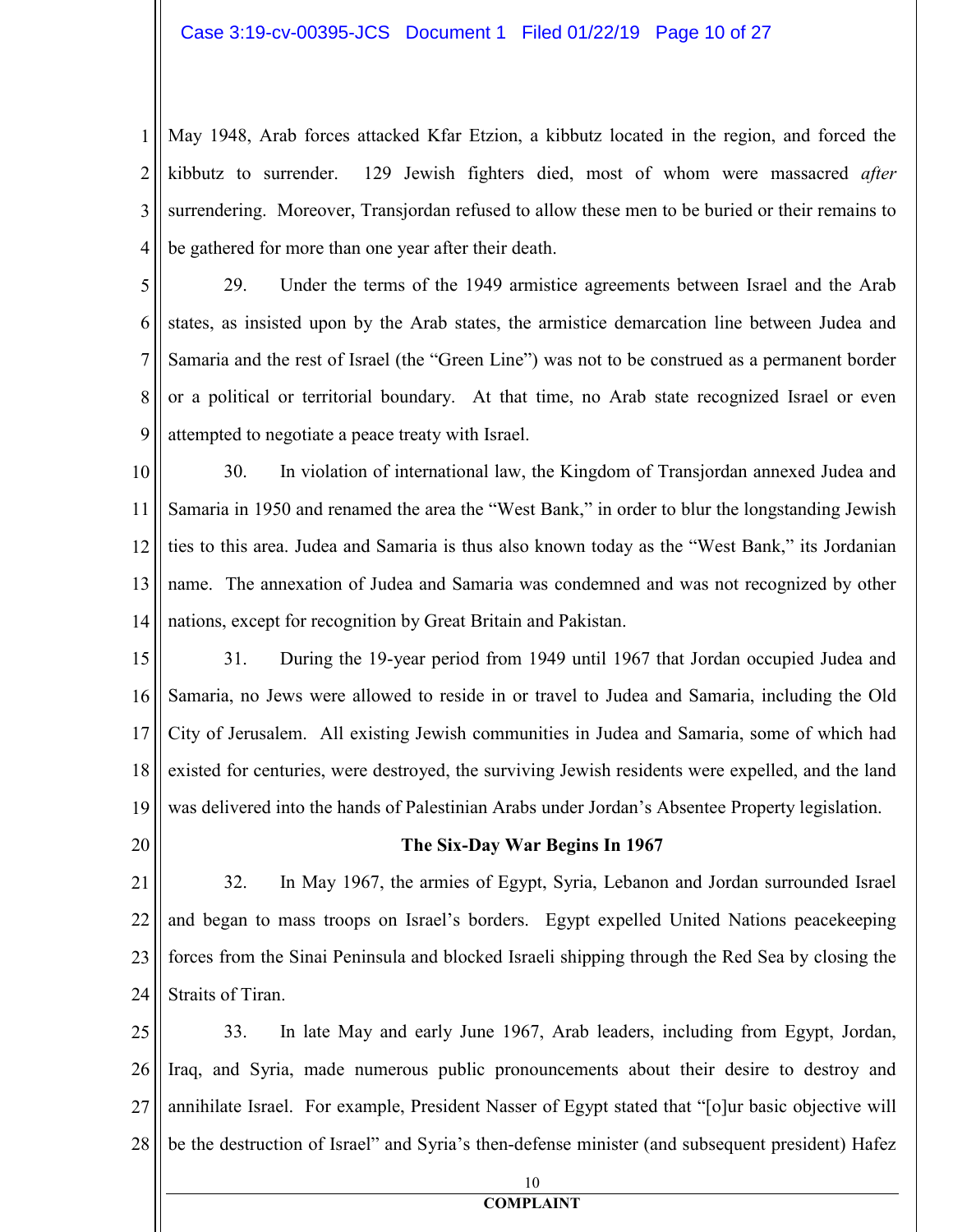## Case 3:19-cv-00395-JCS Document 1 Filed 01/22/19 Page 11 of 27

1 2 3 4 5 6 7 Assad stated that Syria's forces were "ready … to initiate the act of liberation itself, and to explode the Zionist presence in the Arab homeland" and that "I, as a military man, believe the time has come to enter into a battle of annihilation." In addition, leaders of the Palestine Liberation Organization ("PLO"), which had been founded in 1964 with the express purpose of "liberating" all territory controlled by Israel through "armed struggle," stated that "[w]e shall destroy Israel and its inhabitants and as for the survivors – if there are any – the boats are ready to deport them."

8 9 10 11 12 13 14 15 16 34. Surrounded and heavily out-manned and out-armed, Israel launched a surprise attack against the Egyptian air force on June 5, 1967, destroying most of it on the ground. Israel did not attack Jordanian forces, and instead sent messages to King Hussein of Jordan stating that Israel would not attack if Jordan did not enter the fighting. Nevertheless, Jordanian forces attacked Israel from the West Bank and eastern Jerusalem and shelled Tel Aviv and the Jewish western neighborhoods of Jerusalem, causing hundreds of civilian casualties. Acting in selfdefense under Article 51 of the United Nations Charter, Israel struck back and eventually captured Judea and Samaria, as well as Jerusalem, from Jordanian control. This fighting became known as the "Six-Day War".

- 17 18 19 20 35. On June 19, 1967, shortly after the end of the Six-Day War, Israel offered to give up nearly all territory captured in the war in exchange for a peace treaty. The Arab League responded with what is known as the "Khartoum Resolution," which provided for "no peace with Israel, no recognition of Israel, no negotiations with it ..."
- 21

#### **Judea and Samaria Following The Six-Day War**

22 23 24 25 26 27 28 36. Following the Six-Day War, Israel established a military administration in the West Bank. Israel allowed its citizens, including survivors of communities that had been Jewish before they were destroyed in 1948 by Arab armies and Jordanian administration, to reclaim and resettle some of these communities and establish new communities, consistent with Israel's legal and historical rights. The first such community was Kfar Etzion, which was resettled by evacuees from 1948, many of whom were the orphan children of the massacred surrendering Jews described above. These are the Jewish "settlements" where the Airbnb Discriminatory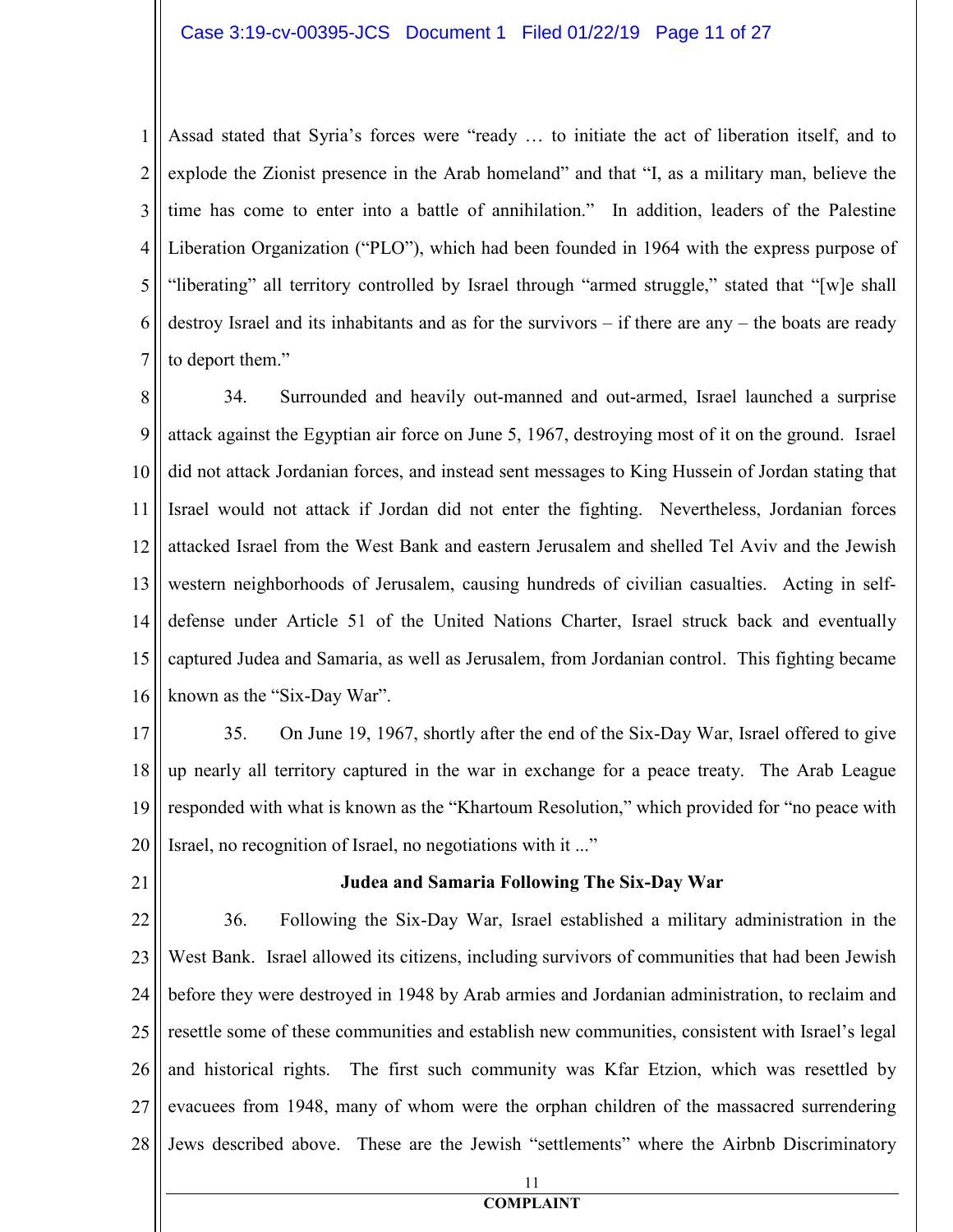1 2 Policy refuses to list rentals, such as Gush Etzion, which includes the towns of Kfar Etzion and Efrat.

3 4 5 6 7 8 9 10 11 37. Judea and Samaria are currently administered by the State of Israel in accordance with the "Oslo Accords," which were entered into between Israel and representatives of the PLO in 1993. Under the Oslo Accords, Judea and Samaria were divided into three areas for purposes of allocating administrative functions between Israel and the Palestinian Autonomous Authority (the "PA"). In Area A, which includes all major Palestinian population centers, the PA has plenary authority, including over security matters. In Area B, the PA exercises full civil administrative jurisdiction, subject to Israeli control over security matters. Almost 95% of West Bank Palestinians live in Areas A and B. In Area C, where all Jewish communities are situated, Israel exercises plenary administrative jurisdiction, including over Palestinian Arab habitats.

12 13 14 15 38. The Jewish communities in the Area C portion of Judea and Samaria are home to more than 500,000 Jews, including thousands of United States citizens and citizens of California. These Jews include the Harows, who own the Property in Efrat, and the sister and brother-in-law of Fay Shapiro, who reside in Efrat.

16 17 18 19 20 21 22 23 39. Israeli Jews are legally prohibited from entering Area A because of the potential danger. Entry to Area B is not advisable for similar safety and legal reasons. Furthermore, under Palestinian land laws, it is a capital crime to sell property to Israelis and to non-Israeli Jews. Therefore, the only places in Judea and Samaria where a Jew may purchase property and rent it out are in the towns and settlements of Area C – precisely the area where the Airbnb Discriminatory Policy bars listing such rentals. The Discriminatory Policy thus prevents all Jews and Israelis, and only Jews and Israelis, including United States citizens such as the Harows, from listing properties anywhere in Judea and Samaria.

24 25 26 40. Furthermore, as the history set forth above shows, "Israeli settlements in the occupied West Bank" are hardly "at the core of the dispute between Israelis and Palestinians" – Airbnb's stated justification for its Discriminatory Policy.

27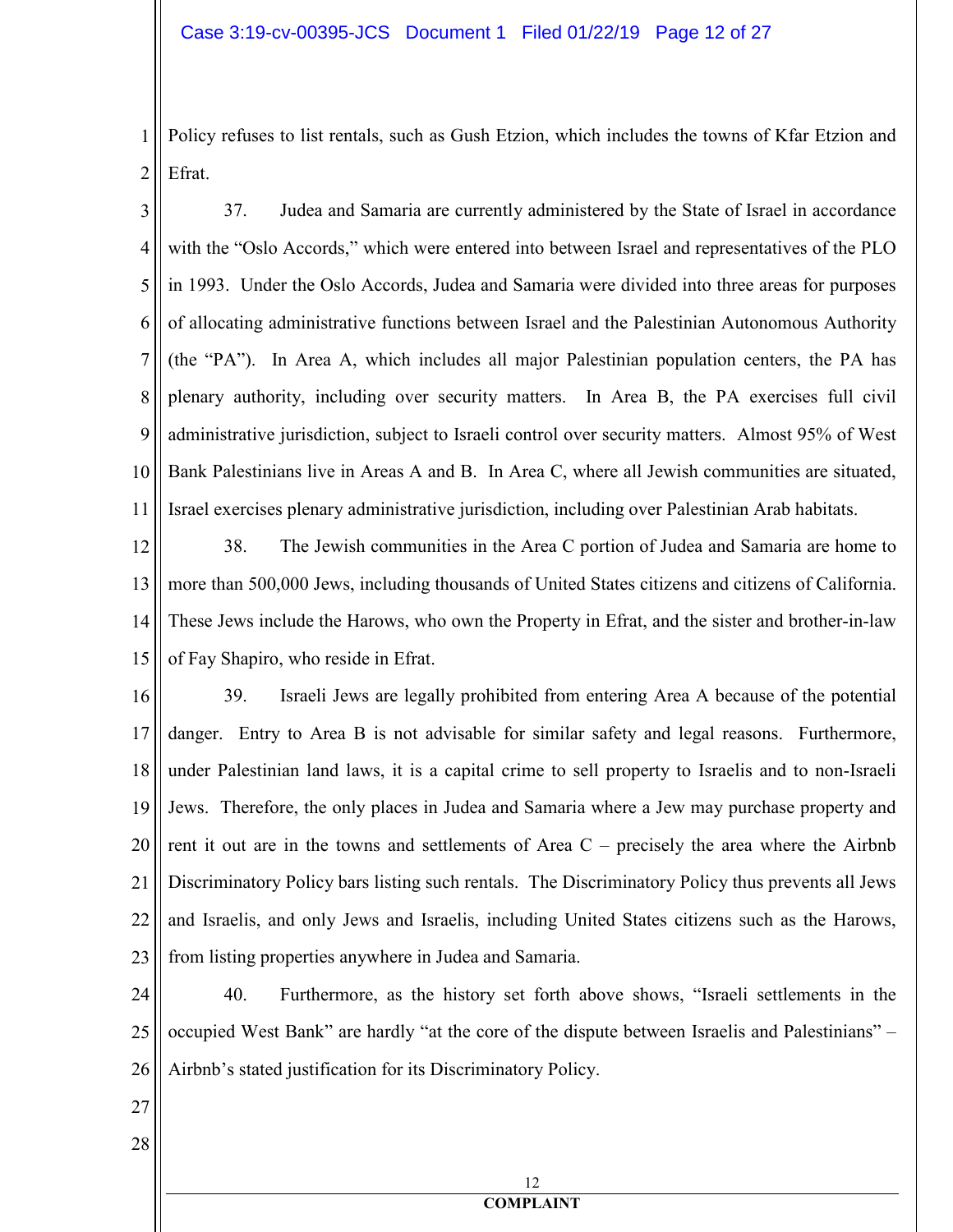1

# *AIRBB ADOPTS ITS ATI-JEWISH DISCRIMIATORY POLICY*

2 3 4 5 41. Until November 19, 2018, Airbnb offered its services to all persons owning residential dwellings and accommodations in all communities in Judea and Samaria, without regard to the religion, ethnicity or national origin of the owner of the residential dwelling or accommodation.

6 7 8 42. Before November 19, 2018, Airbnb publicly asserted that it was permitted by law to provide its platform and services to Jews and Israelis in Judea and Samaria, and that it would continue to do so.

9 10 11 12 13 14 15 16 17 43. Airbnb's policy and practice until November 19, 2018 was consistent with its general policy of non-discrimination on the basis of race, religion, national origin, ethnicity, disability, sex, gender identity, sexual orientation, or age (the "Airbnb Non-Discrimination Policy"), which is found at the URL https://www.airbnb.com/terms/nondiscrimination policy. The Airbnb Non-Discrimination Policy states, among other things, that "Airbnb is, at its core, an open community dedicated to bringing the world closer together by fostering meaningful, shared experiences among people from all parts of the world. Our community includes millions of people from virtually every country on the globe. It is an incredibly diverse community, drawing together individuals of different cultures, values, and norms."

18 19 20 21 44. Consistent with the Airbnb Non-Discrimination Policy, until November 19, 2018, Airbnb rebuffed calls from representatives of the BDS Movement and other anti-Israel and anti-Semitic organizations and activists to refuse to provide its platform and services to Jews and/or Israelis seeking to offer their residential dwellings for rent in Judea and Samaria.

22 23 24 25 26 27 28 45. HRW is an international non-governmental organization, headquartered in New York City. HRW originally was founded in 1978 under the name Helsinki Watch, to monitor the then-Soviet Union's compliance with the Helsinki Accords. Following the demise of the Soviet Union, however, HRW changed course and began a wildly disproportionate negative focus on Israel. In a column entitled "Rights Watchdog, Lost in the Mideast," that appeared in the October 19, 2009 edition of the New York Times, human rights activist Robert L. Bernstein, one of HRW's founders, excoriated HRW's anti-Israel turn and criticized HRW for ignoring severe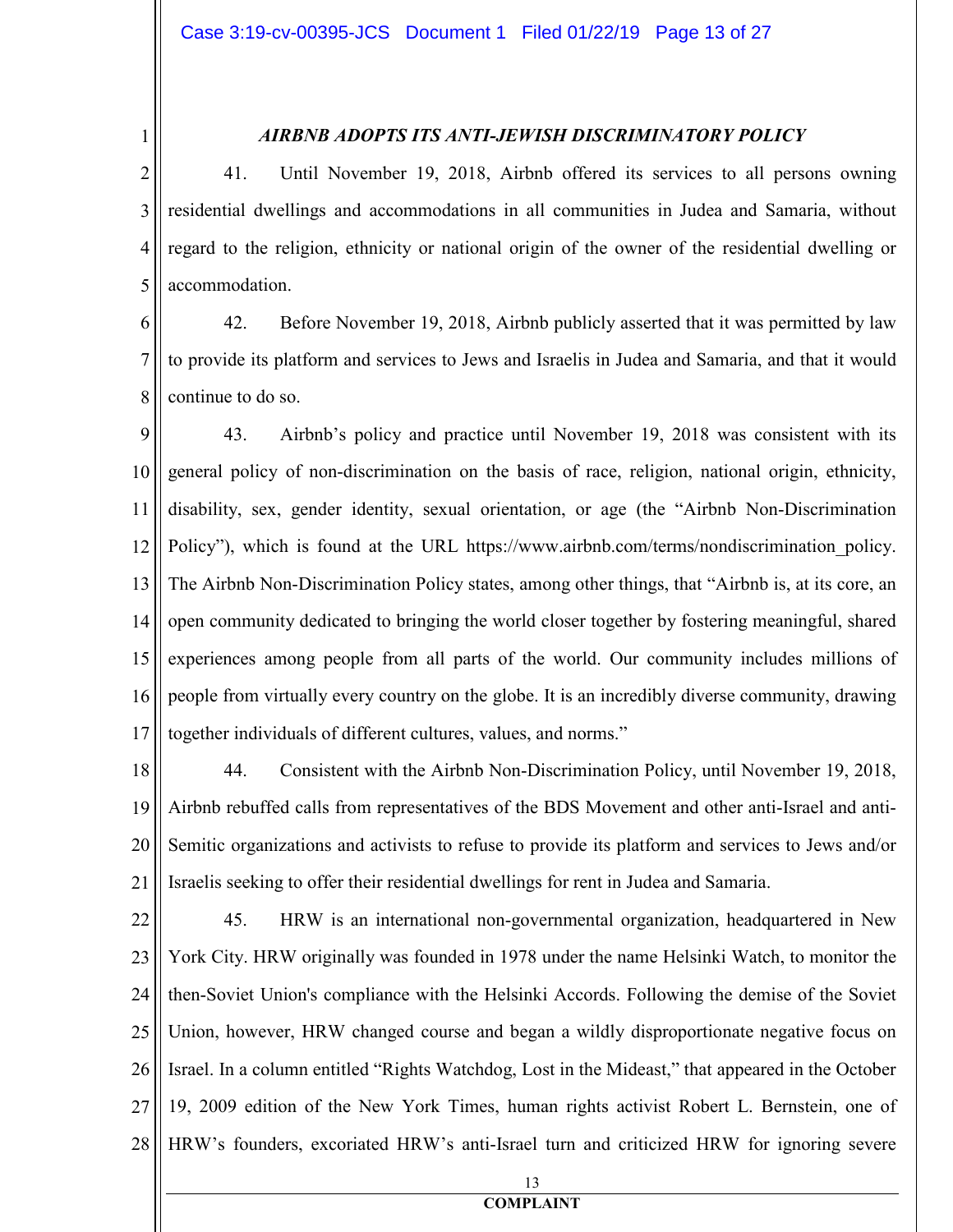#### Case 3:19-cv-00395-JCS Document 1 Filed 01/22/19 Page 14 of 27

1 2 3 4 5 human rights violations in closed societies, for its anti-Israel bias, and for "issuing reports...that are helping those who wish to turn Israel into a pariah state." Bernstein observed in the column that HRW "has written far more condemnations of Israel for violations of international law than of any other country in the region," even though the region "is populated by authoritarian regimes with appalling human rights records."

6 7 8 9 46. Upon information and belief, HRW waged a campaign to encourage, aid and abet Airbnb to depart from the Airbnb Non-Discrimination Policy and instead adopt the Airbnb Discriminatory Policy, a policy that targeting residential dwellings and accommodations owned by Jews in Judea and Samaria and persons seeking to rent such accommodations.

10 11 12 13 47. Upon information and belief, Airbnb conspired with HRW and the BDS Movement to enact its Discriminatory Policy, which discriminates against Jews, including Jewish citizens of the United States and California, in violation of federal law and California state law.

14 15 16 17 18 19 20 21 48. Upon information and belief, representatives of HRW met with representatives of Airbnb before November 19, 2018, for the purpose of encouraging Airbnb to change its policy towards Judea and Samaria. HRW sent letters to Airbnb whose purpose was to convince and encourage Airbnb to change the Airbnb Non-Discriminatory Policy as it applied to Judea and Samaria. Upon information and belief, HRW also threatened Airbnb with consequences, including possibly encouraging a worldwide boycott of Airbnb, should Airbnb fail to adopt a new policy that would discriminate against Jews with respect to residential dwellings and accommodations in Judea and Samaria.

22 23 24 25 26 27 49. On November 19, 2018, Airbnb adopted its Discriminatory Policy, under which Airbnb agreed to "remove listings in Israeli settlements in the occupied West Bank that are at the core of the dispute between Israelis and Palestinians." Upon information and belief, Airbnb adopted its Discriminatory Policy in response to incitement, threats, and encouragement by representatives of the BDS Movement and other anti-Israel and anti-Semitic organizations, including HRW.

28

#### 14 **COMPLAIT**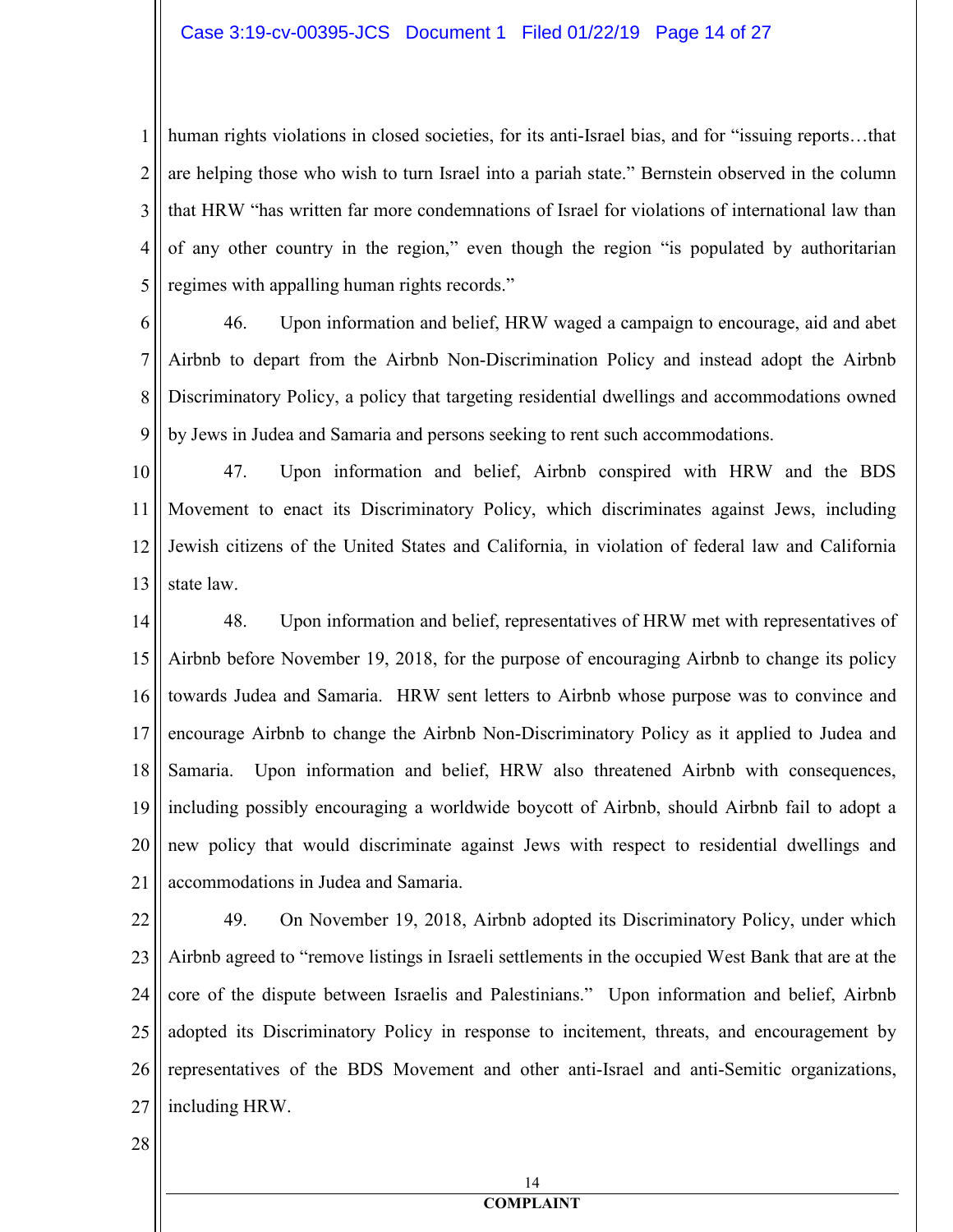|                                          | Case 3:19-cv-00395-JCS Document 1 Filed 01/22/19 Page 15 of 27                                                                                                                                                                                                                                                                                                                                                                       |
|------------------------------------------|--------------------------------------------------------------------------------------------------------------------------------------------------------------------------------------------------------------------------------------------------------------------------------------------------------------------------------------------------------------------------------------------------------------------------------------|
| $\mathbf{1}$<br>$\overline{2}$<br>3<br>4 | 50.<br>On November 19, 2018, in connection with its adoption of the Discriminatory<br>Policy, Airbnb issued a press release (the "Press Release"), which states as follows:<br>There are conflicting views regarding whether companies should be doing<br>business in the occupied territories that are the subject of historical disputes<br>between Israelis and Palestinians.                                                     |
| 5<br>6<br>7<br>8<br>9                    | US law permits companies like Airbnb to engage in business in these territories.<br>At the same time, many in the global community have stated that companies<br>should not do business here because they believe companies should not profit on<br>lands where people have been displaced. Others believe that companies should<br>not withdraw business operations from these areas.                                               |
| 10<br>11<br>12                           | For us, the question centers on the approximately 200 Airbnb listings in Israeli<br>settlements in the West Bank and whether they should be available for rent on our<br>platform. We are most certainly not the experts when it comes to the historical<br>disputes in this region. Our team has wrestled with this issue and we have<br>struggled to come up with the right approach.                                              |
| 13<br>14<br>15<br>16                     | In the past, we made clear that we would operate in this area as allowed by law.<br>We did this because we believe that people-to-people travel has considerable<br>value and we want to help bring people together in as many places as possible<br>around the world. We also explained that going forward we would ask questions,<br>listen to experts, seek out our community for their thoughts, and continue to learn.          |
| 17<br>18<br>19                           | Since then, we spent considerable time speaking to various experts — including<br>those who have criticized our previous approach - about this matter. As a global<br>platform operating in 191 countries and regions and more than 81,000 cities, we<br>must consider the impact we have and act responsibly. Accordingly, we have<br>developed a framework for evaluating how we should treat listings in occupied<br>territories. |
| 20<br>21<br>22                           | []<br>When we applied our decision-making framework, we concluded that we should<br>remove listings in Israeli settlements in the occupied West Bank that are at the<br>core of the dispute between Israelis and Palestinians.                                                                                                                                                                                                       |
| 23<br>24                                 | The full text of the Press Release describing Airbnb's new Discriminatory Policy may be found                                                                                                                                                                                                                                                                                                                                        |
| 25<br>26                                 | at the URL https://press.airbnb.com/listings-in-disputed-regions.<br>51.<br>Judea and Samaria include both Jewish/Israeli cities, villages, and towns and                                                                                                                                                                                                                                                                            |
| 27                                       | Arab/Palestinian cities, villages and towns. The Airbnb Discriminatory Policy effectively targets                                                                                                                                                                                                                                                                                                                                    |
| 28                                       | only those residential dwellings and accommodations in Judea and Samaria that are owned or                                                                                                                                                                                                                                                                                                                                           |
|                                          | 15<br><b>COMPLAINT</b>                                                                                                                                                                                                                                                                                                                                                                                                               |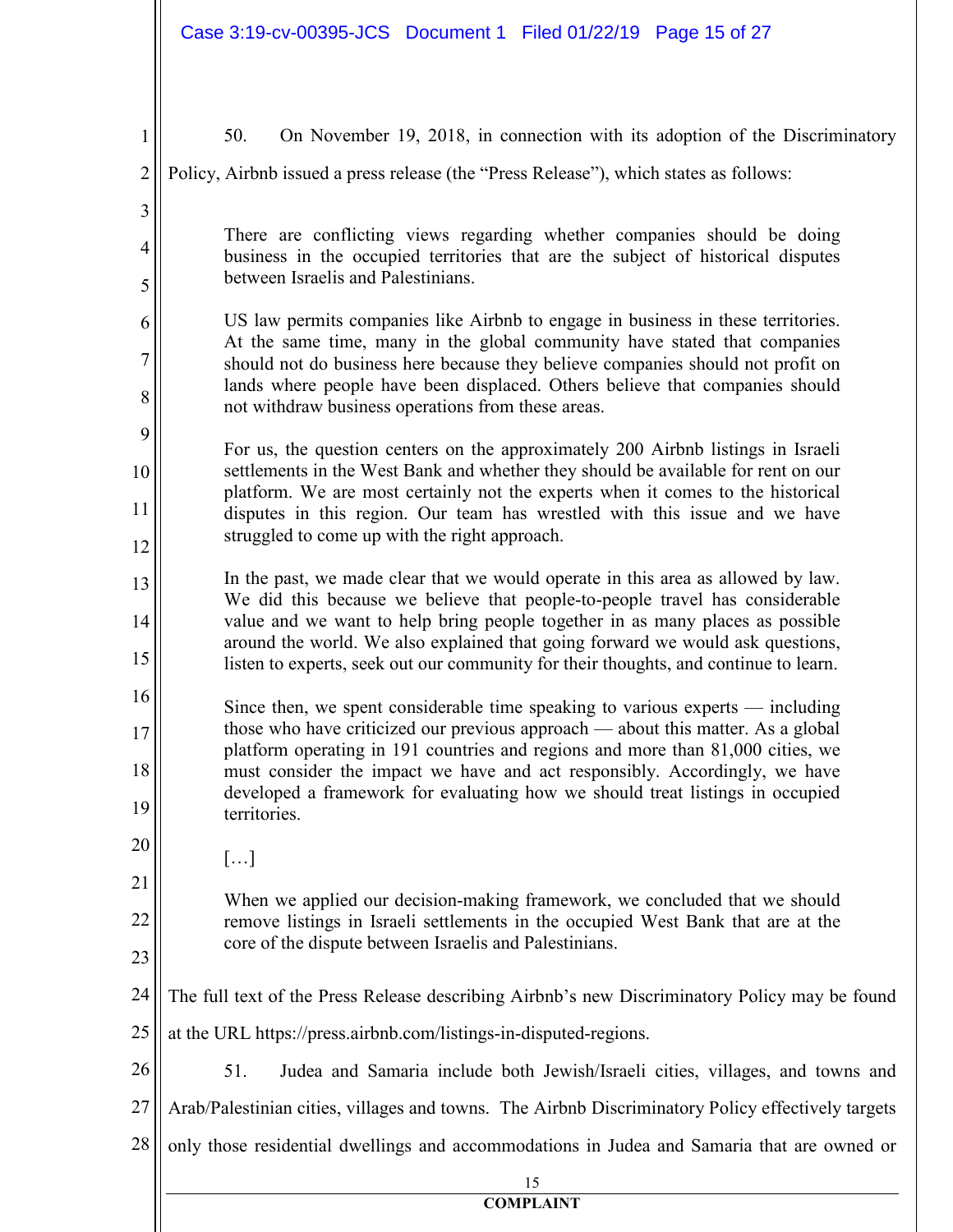## Case 3:19-cv-00395-JCS Document 1 Filed 01/22/19 Page 16 of 27

1 2 3 4 managed by Jews. The Airbnb Discriminatory Policy does not affect the listings of residential dwellings and accommodations in any Arab and Palestinian cities, villages and towns located in Judea and Samaria and does not affect any residential dwellings and accommodations that are owned or managed by Arabs, Palestinians or other non-Jews.

5 6 7 8 9 10 52. Airbnb made the decision to enact the Airbnb Discriminatory Policy knowing that this policy excludes listings for residential dwellings and accommodations owned predominately, if not exclusively, by Jews and/or Israelis and that this policy effectively prevents Jews and Israelis throughout the world, including United States citizens, from renting residential dwellings and accommodations in Judea and Samaria. Airbnb adopted the Airbnb Discriminatory Policy knowing of the discriminatory effects that the policy would have.

11 12 13 14 53. On November 19, 2018, the same day that Airbnb adopted its Discriminatory Policy and issued the Press Release, HRW praised Airbnb's decision and stated that "[t]he decision by Airbnb to stop listing properties in unlawful Israeli settlements in the occupied West Bank is a positive step that other global tourism companies should follow."

15 16 17 18 54. The following day, on November 20, 2018, HRW published a 65-page report entitled "Bed and Breakfast on Stolen Land: Tourist Rental Listings in West Bank Settlements." (the "HRW Report"). In the HRW Report, which may be found at the URL https://www.hrw.org/report/2018/11/20/bed-and-breakfast-stolen-land/tourist-rental-listings-

19 20 west-bank-settlements, HRW "urge[d] Airbnb and Booking.com to stop listing properties in settlements."

21 22 55. HRW encouraged Airbnb to adopt the Airbnb Discriminatory Policy well aware of the discriminatory effects that the policy would have.

23 24 25 26 27 56. Airbnb's adoption of the Discriminatory Policy regarding Judea and Samaria, and its removal of listings "in Israeli settlements in the occupied West Bank," denies the owners of residential dwellings and accommodations in these areas, including the Harows, access to, and/or participation in, Airbnb's booking and brokerage services, organization, and facilities and other services related to the business of renting their residential dwellings and accommodations.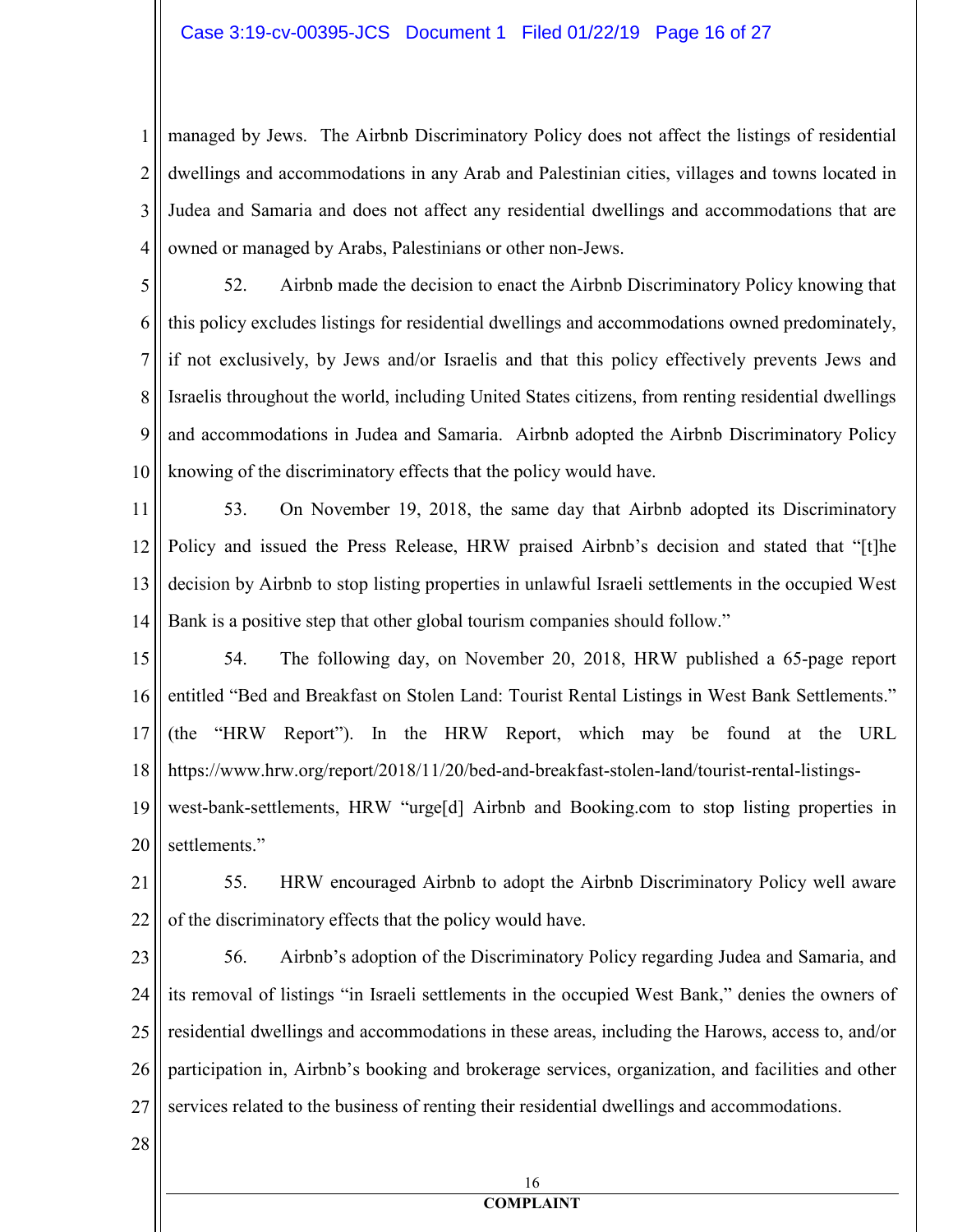1 2 3 4 5 6 57. Airbnb's adoption of the Airbnb Discriminatory Policy regarding Judea and Samaria, and its removal of listings "in Israeli settlements in the occupied West Bank," denies prospective renters of residential dwellings and accommodations in these areas, including the Shapiros and Taubman, access to these residential dwellings and accommodations and/or participation in Airbnb's booking and brokerage services, organization, and facilities and other services related to the business of renting residential dwellings and accommodations.

7

8

9

58. Airbnb's decision to adopt the Airbnb Discriminatory Policy and remove listings "in Israeli settlements in the occupied West Bank" discriminates against Jews and/or Israelis on its face and in effect on the basis of race, religion and national origin.

10 11 12 13 59. Plaintiffs have been injured and continue to be injured and suffer damage as a result of Airbnb's illegal and discriminatory practice and policy of excluding from its brokerage and booking services and platform residential dwellings and accommodations located in areas that Airbnb classifies as "Israeli settlements in the occupied West Bank."

14 15 16 17 18 19 60. On or about January 17, 2019, Airbnb issued another press release in which it reaffirmed that it was removing listings in areas that Airbnb classifies as "Settlements in the West Bank" from its online brokerage and booking services and platform. Airbnb's press release further stated, among other things, that it was removing listings in South Ossetia and Abhkazia from its online brokerage and booking services and platform. South Ossetia and Abhkazia are areas in Georgia that are currently occupied by Russia.

20 21 22 23 24 25 26 27 28 61. Airbnb's decision to remove listings in South Ossetia and Abhkazia is significantly different from its decision to enact the Airbnb Discriminatory Policy with respect to the areas that Airbnb classifies as "Israeli settlements in the occupied West Bank." Airbnb's decision to remove listings in South Ossetia and Abhkazia applies to these entire regions and impacts communities of Russians, Georgians, and Abhkazians located in these regions in the same way. By contrast, the Airbnb Discriminatory Policy only applies to areas that Airbnb classifies as "Israeli settlements in the occupied West Bank." Therefore, the Discriminatory Policy only impacts listings in communities of Jews and Israelis in Judea and Samaria. The policy has no impact on any communities of Arabs and/or Palestinians in the same region.

> 17 **COMPLAIT**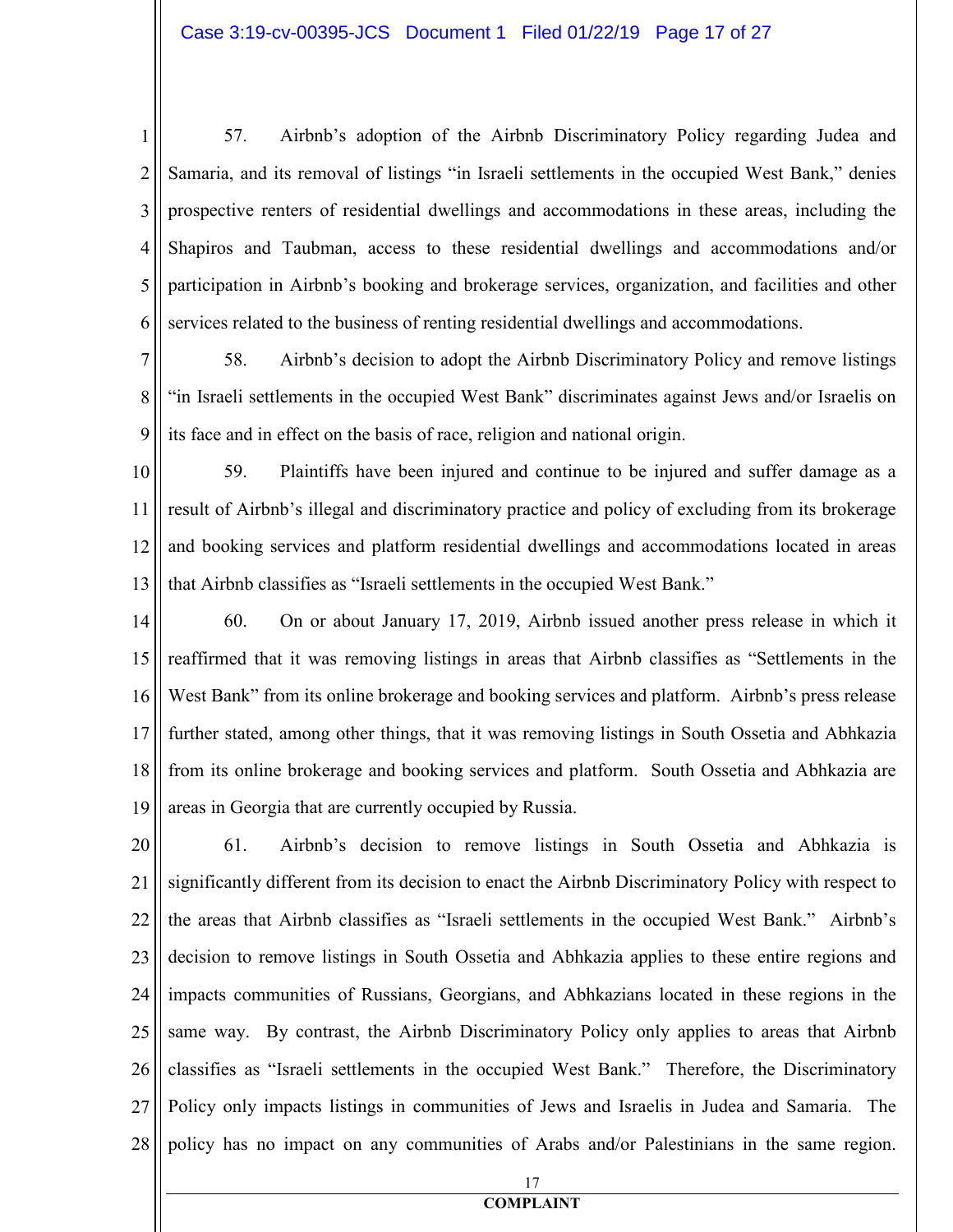1 2 3 Moreover, the Discriminatory Policy only impacts Jews and Israelis anywhere in the world who wish to rent accommodations in Judea and Samaria. It does not impact non-Jews, who are still able to rent accommodations in Arab or Palestinian towns in Judea and Samaria using Airbnb.

4

# AIRBNB'S TERMS OF SERVICE DO NOT APPLY TO THIS ACTION

5 6 62. Airbnb maintains a website which may be found at the URL http://www.airbnb.com (the "Website"). The Website includes Airbnb's Terms of Service.

63. According to the Terms of Service, "By accessing or using the Airbnb Platform,

8 you agree to comply with and be bound by these Terms of Service."

9

11

12

13

14

15

16

22

23

24

25

26

27

28

7

64. Section 19.4 of the Terms of Service provides for mandatory arbitration of

10 disputes as follows:

> Agreement to Arbitrate. You and Airbnb mutually agree that any dispute, claim or controversy arising out of or relating to these Terms or the breach, termination, enforcement or interpretation thereof, or to the use of the Airbnb Platform, the Host Services, the Group Payment Service, or the Collective Content (collectively, "Disputes") will be settled by binding arbitration (the "Arbitration Agreement"). If there is a dispute about whether this Arbitration Agreement can be enforced or applies to our Dispute, you and Airbnb agree that the arbitrator will decide that issue.

65. Section 19.6 of the Terms of Service provide as follows:

17 18 19 20 21 Arbitration Rules and Governing Law. This Arbitration Agreement evidences a transaction in interstate commerce and thus the Federal Arbitration Act governs the interpretation and enforcement of this provision. The arbitration will be administered by AAA in accordance with the Consumer Arbitration Rules and/or other AAA arbitration rules determined to be applicable by the AAA (the "AAA Rules") then in effect, except as modified here. The AAA Rules are available at www.adr.org or by calling the AAA at 1–800–778–7879.

66. Section 19.10 of the Terms of Service provides as follows:

Jury Trial Waiver. You and Airbnb acknowledge and agree that we are each waiving the right to a trial by jury as to all arbitrable Disputes.

67. Section 21.1 of the Terms of Service provides as follows: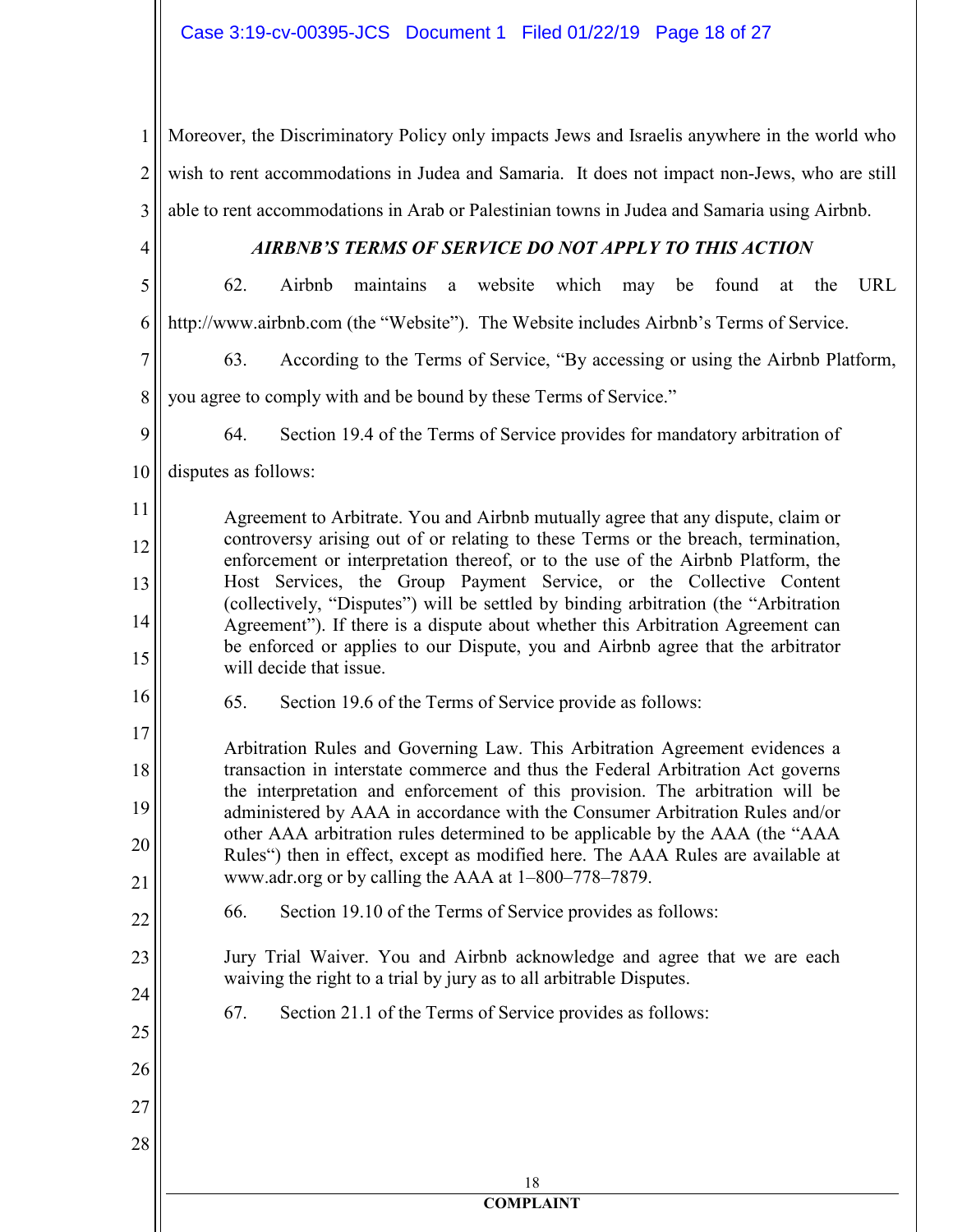If your Country of Residence is the United States, these Terms will be interpreted in accordance with the laws of the State of California and the United States of America, without regard to conflict-of-law provisions. Judicial proceedings (other than small claims actions) that are excluded from the Arbitration Agreement in Section 19 must be brought in state or federal court in San Francisco, California, unless we both agree to some other location. You and we both consent to venue and personal jurisdiction in San Francisco, California.

1

2

3

4

5

6

7

8

9

10

11

12

13

14

68. Section 21.3 of the Terms of Service provides as follows:

If your Country of Residence is outside of the United States and China, these Terms will be interpreted in accordance with Irish law. The application of the United Nations Convention on Contracts for the International Sale of Goods (CISG) is excluded. The choice of law does not impact your rights as a consumer according to the consumer protection regulations of your Country of Residence. If you are acting as a consumer, you agree to submit to the non-exclusive jurisdiction of the Irish courts. Judicial proceedings that you are able to bring against us arising from or in connection with these Terms may only be brought in a court located in Ireland or a court with jurisdiction in your place of residence. If Airbnb wishes to enforce any of its rights against you as a consumer, we may do so only in the courts of the jurisdiction in which you are a resident. If you are acting as a business, you agree to submit to the exclusive jurisdiction of the Irish courts.

69. Airbnb's Terms of Service constitutes a "browse-wrap" agreement, which does

15 not require any type of express manifestation of assent. Plaintiffs never manifested any assent to

- 16 the Terms of Service because they did not actually know of the Terms of Service.
- 17

70. Plaintiffs did not have constructive notice of the Terms of Service because the

18 Terms of Service were not conspicuously placed on Airbnb's website.

19 20 21 71. The Harows and the Shapiros have not agreed to comply with or be bound by the Terms of Service because they are not currently members of Airbnb and have not used the Airbnb Platform to list or rent residential dwellings or accommodations.

22 23 24 72. For all the above reasons, the Terms of Service do not constitute a binding contract between Airbnb and the Plaintiffs and Airbnb may not enforce the Terms of Service against the Plaintiffs.

25 26 73. This action alleges anti-discrimination claims against Airbnb based on the Airbnb Discrimination Policy.

> 19 **COMPLAIT**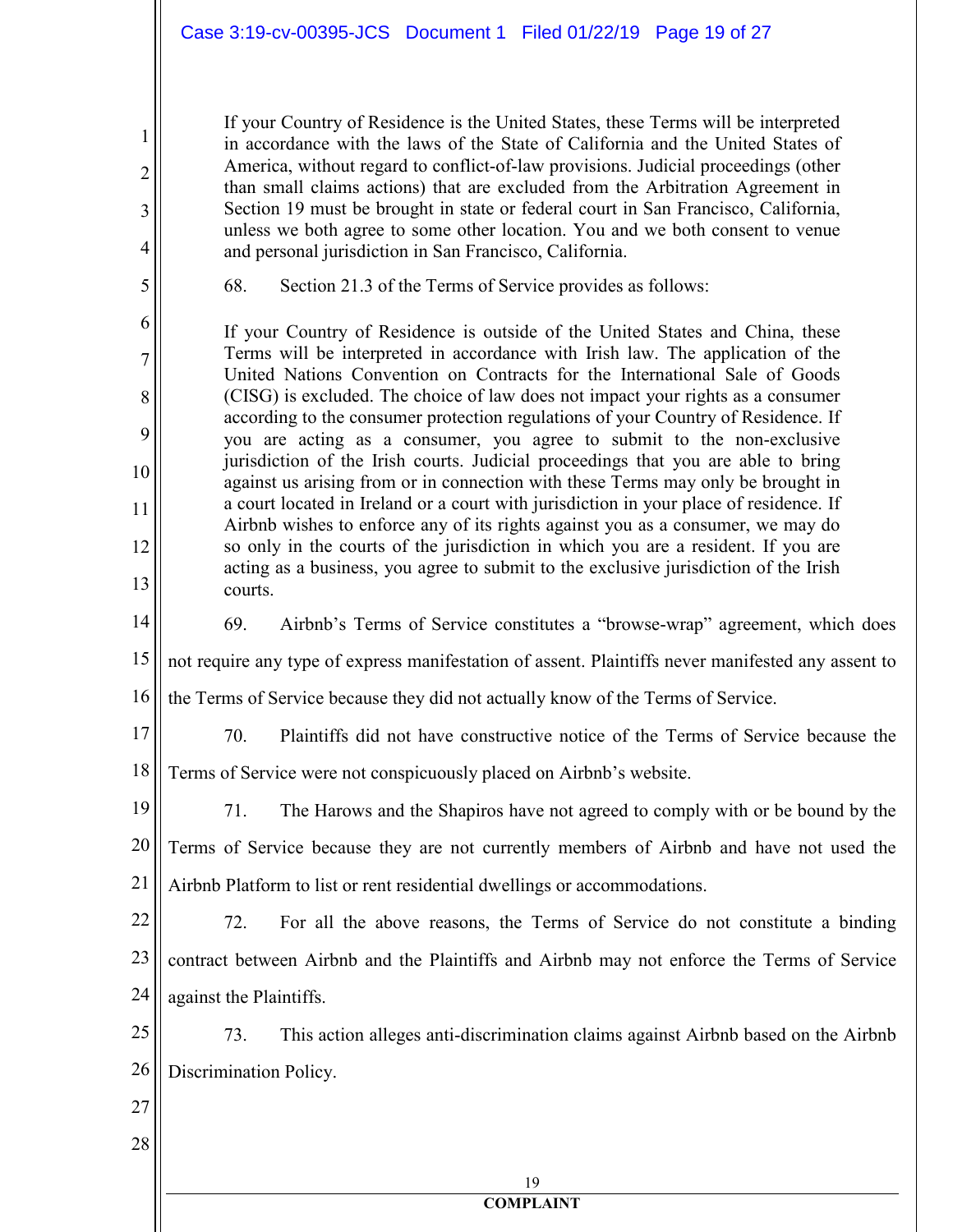| $\mathbf{1}$   | Because this action involves anti-discrimination claims against Airbnb, the<br>74.                                                                                                                                                                      |  |  |  |
|----------------|---------------------------------------------------------------------------------------------------------------------------------------------------------------------------------------------------------------------------------------------------------|--|--|--|
| $\overline{2}$ | mandatory arbitration provision and the jury waiver provision in Airbnb's Terms of Service are                                                                                                                                                          |  |  |  |
| 3              | void as a matter of California public policy. For this reason as well, Airbnb may not enforce the                                                                                                                                                       |  |  |  |
| 4              | mandatory arbitration provision and the jury waiver provision in its Terms of Service.                                                                                                                                                                  |  |  |  |
| 5              | <b>FIRST CLAIM FOR RELIEF</b>                                                                                                                                                                                                                           |  |  |  |
| 6              | (Violation of the Fair Housing Act Against All Defendants)                                                                                                                                                                                              |  |  |  |
| 7              | 75.<br>Plaintiffs repeat and re-allege each and every allegation of the foregoing                                                                                                                                                                       |  |  |  |
| 8              | paragraphs as if fully set forth herein.                                                                                                                                                                                                                |  |  |  |
| 9              | Airbnb operates an online business that provides a platform and listing service for<br>76.                                                                                                                                                              |  |  |  |
| 10             | individuals such as Plaintiffs to list, discover and rent both short-term and long-term residential                                                                                                                                                     |  |  |  |
| 11             | dwellings and accommodations.                                                                                                                                                                                                                           |  |  |  |
| 12             | 77.<br>The homes and properties, including the Property owned by the Harows, the                                                                                                                                                                        |  |  |  |
| 13             | residential property that the Shapiros may wish to rent in Efrat and the residential property that                                                                                                                                                      |  |  |  |
| 14             | Taubman may wish to rent in Judea and Samaria, and those referred to above, are "dwellings"                                                                                                                                                             |  |  |  |
| 15             | within the meaning of 42 U.S.C. $\S$ 3602(b).                                                                                                                                                                                                           |  |  |  |
| 16             | 78.<br>The actions of Defendants, and each of them, including the actions of Defendant                                                                                                                                                                  |  |  |  |
| 17             | Airbnb, violate the provisions of 42 U.S.C. § 3604, which states, in pertinent part, that:                                                                                                                                                              |  |  |  |
| 18             | it shall be unlawful-                                                                                                                                                                                                                                   |  |  |  |
| 19             | (a) To refuse to sell or rent after the making of a bona fide offer, or to refuse to                                                                                                                                                                    |  |  |  |
| 20             | negotiate for the sale or rental of, or otherwise make unavailable or deny, a<br>dwelling to any person because of race, color, religion, sex, familial status, or                                                                                      |  |  |  |
| 21             | national origin.                                                                                                                                                                                                                                        |  |  |  |
| 22             | (b) To discriminate against any person in the terms, conditions, or privileges of<br>sale or rental of a dwelling, or in the provision of services or facilities in<br>connection therewith, because of race, color, religion, sex, familial status, or |  |  |  |
| 23             |                                                                                                                                                                                                                                                         |  |  |  |
| 24             | national origin.                                                                                                                                                                                                                                        |  |  |  |
| 25             | (c) To make, print, or publish, or cause to be made, printed, or published any<br>notice, statement, or advertisement, with respect to the sale or rental of a dwelling                                                                                 |  |  |  |
| 26             | that indicates any preference, limitation, or discrimination based on race, color,                                                                                                                                                                      |  |  |  |
| 27             | religion, sex, handicap, familial status, or national origin, or an intention to make<br>any such preference, limitation, or discrimination.                                                                                                            |  |  |  |
| 28             |                                                                                                                                                                                                                                                         |  |  |  |
|                | 20<br><b>COMPLAINT</b>                                                                                                                                                                                                                                  |  |  |  |
|                |                                                                                                                                                                                                                                                         |  |  |  |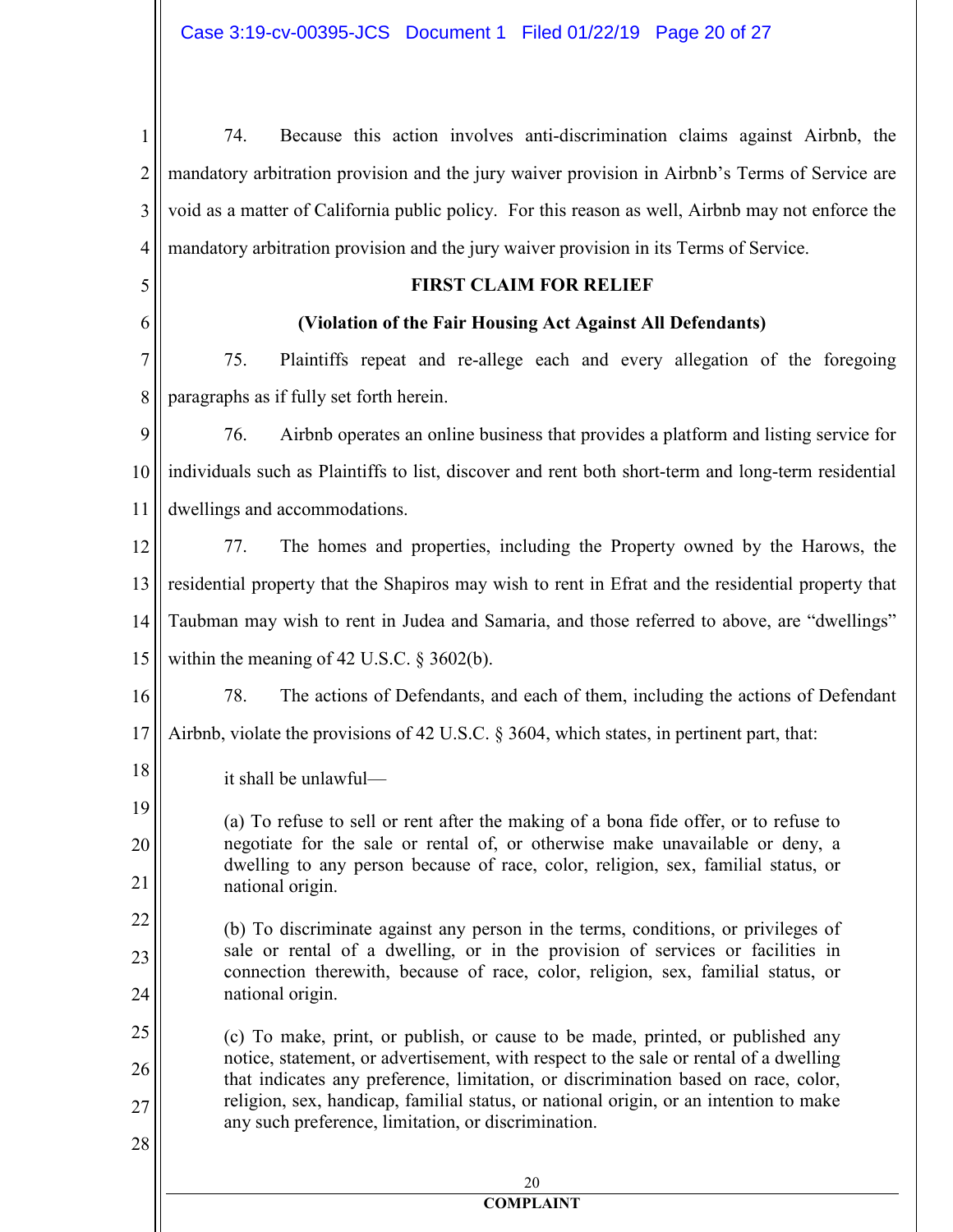|                      | Case 3:19-cv-00395-JCS Document 1 Filed 01/22/19 Page 21 of 27                                                                                                                                                                                                                                                                                                                                                                                                            |  |  |  |
|----------------------|---------------------------------------------------------------------------------------------------------------------------------------------------------------------------------------------------------------------------------------------------------------------------------------------------------------------------------------------------------------------------------------------------------------------------------------------------------------------------|--|--|--|
| 1<br>$\overline{c}$  | (d) To represent to any person because of race, color, religion, sex, handicap,<br>familial status, or national origin that any dwelling is not available for inspection,<br>sale, or rental when such dwelling is in fact so available.                                                                                                                                                                                                                                  |  |  |  |
| 3                    | The actions of Defendants, and each of them, alleged above, including the actions<br>79.                                                                                                                                                                                                                                                                                                                                                                                  |  |  |  |
| $\overline{4}$       | of Defendant Airbnb, constitute discrimination on account of race, religion and national origin in                                                                                                                                                                                                                                                                                                                                                                        |  |  |  |
| 5                    | violation of the above provisions.                                                                                                                                                                                                                                                                                                                                                                                                                                        |  |  |  |
| 6                    | 80.<br>The actions of Defendants, and each of them, including the actions of Defendant                                                                                                                                                                                                                                                                                                                                                                                    |  |  |  |
| $\overline{7}$       | Airbnb, also violate the provisions of 42 U.S.C. § 3606, which states, in pertinent part, that:                                                                                                                                                                                                                                                                                                                                                                           |  |  |  |
| 8<br>9<br>10<br>11   | it shall be unlawful to deny any person access to or membership or participation<br>in any multiple-listing service, real estate brokers' organization or other service,<br>organization, or facility relating to the business of selling or renting dwellings, or<br>to discriminate against him in the terms or conditions of such access, membership,<br>or participation, on account of race, color, religion, sex, handicap, familial status,<br>or national origin. |  |  |  |
| 12                   | 81.<br>The actions of Defendants, and each of them, alleged above, including the actions                                                                                                                                                                                                                                                                                                                                                                                  |  |  |  |
| 13                   | of Defendant Airbnb, constitute discrimination on account of race, religion and national origin in                                                                                                                                                                                                                                                                                                                                                                        |  |  |  |
| 14                   | the denial of access to, membership and participation in a service relating to the business of                                                                                                                                                                                                                                                                                                                                                                            |  |  |  |
| 15                   | renting dwellings.                                                                                                                                                                                                                                                                                                                                                                                                                                                        |  |  |  |
| 16                   | The actions of Defendants, and each of them, including the actions of Defendant<br>82                                                                                                                                                                                                                                                                                                                                                                                     |  |  |  |
| 17                   | Airbnb, also violate 42 U.S.C. § 3617, which states, in pertinent part, that:                                                                                                                                                                                                                                                                                                                                                                                             |  |  |  |
| 18<br>19<br>20<br>21 | it shall be unlawful to coerce, intimidate, threaten, or interfere with any person in<br>the exercise or enjoyment of, or on account of his having exercised or enjoyed, or<br>on account of his having aided or encouraged any other person in the exercise or<br>enjoyment of, any right granted or protected by section 3603, 3604, 3605, or 3606<br>of this title.                                                                                                    |  |  |  |
| 22                   | 83.<br>The actions of Defendants, and each of them, alleged above constitute                                                                                                                                                                                                                                                                                                                                                                                              |  |  |  |
| 23                   | interference with the rights of persons in the exercise or enjoyment of, or on account of their                                                                                                                                                                                                                                                                                                                                                                           |  |  |  |
| 24                   | having exercised or enjoyed, or on account of their having aided or encouraged persons in the                                                                                                                                                                                                                                                                                                                                                                             |  |  |  |
| 25                   | exercise or enjoyment of, rights granted or protected by the Fair Housing Act. The actions of                                                                                                                                                                                                                                                                                                                                                                             |  |  |  |
| 26                   | Defendants, and each of them, also constitute coercion, intimidation, and threats to persons in the                                                                                                                                                                                                                                                                                                                                                                       |  |  |  |
| 27                   | exercise or enjoyment of, or on account of their having exercised or enjoyed, or on account of                                                                                                                                                                                                                                                                                                                                                                            |  |  |  |
| 28                   | their having aided or encouraged persons in the exercise or enjoyment of, rights granted or                                                                                                                                                                                                                                                                                                                                                                               |  |  |  |
|                      | 21<br><b>COMPLAINT</b>                                                                                                                                                                                                                                                                                                                                                                                                                                                    |  |  |  |
|                      |                                                                                                                                                                                                                                                                                                                                                                                                                                                                           |  |  |  |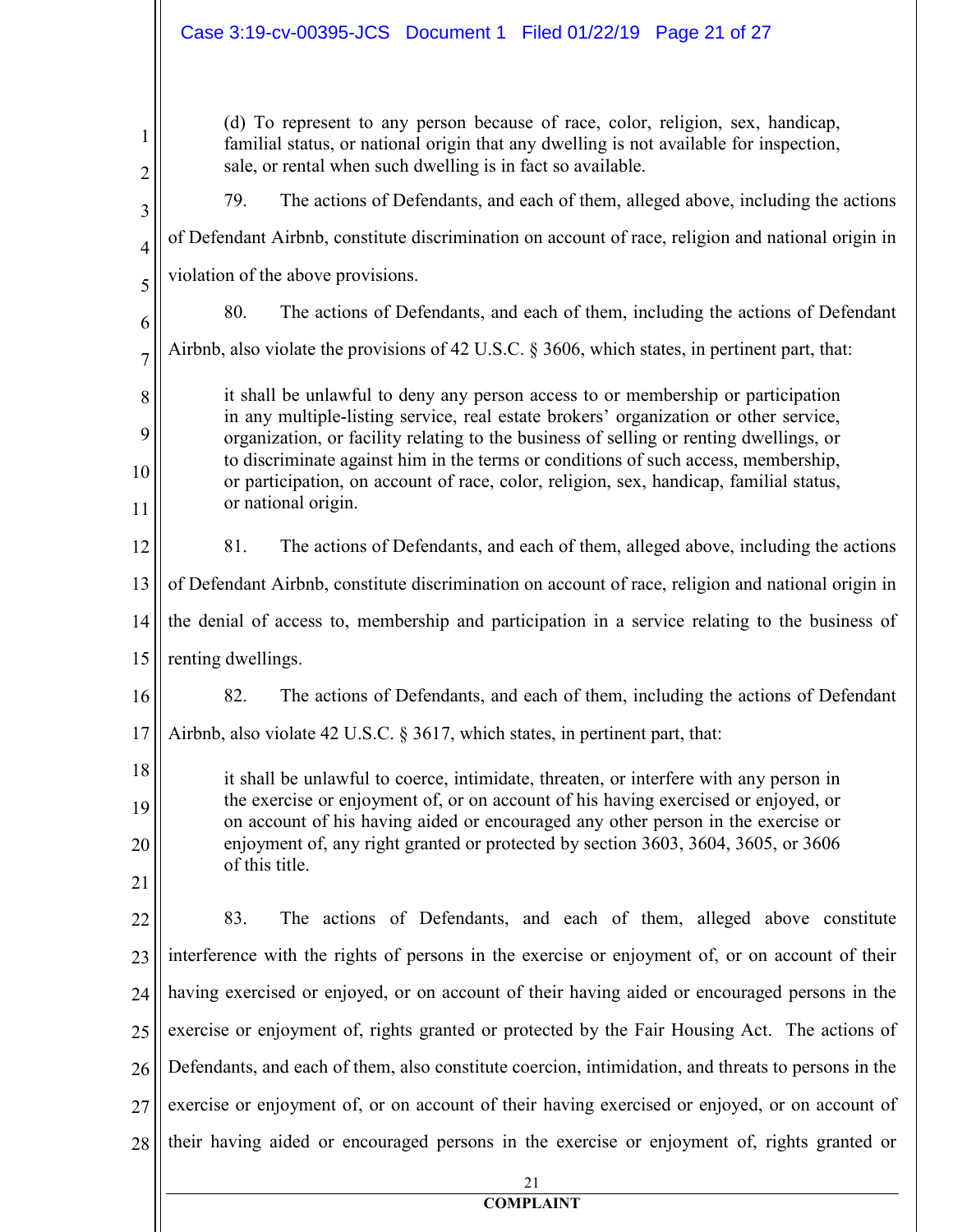1 2 protected by the Fair Housing Act. In taking the actions alleged above, Defendants, and each of them, acted intentionally, willfully, and in disregard of the federally protected rights of others.

3 4 5 6 84. Plaintiffs are "aggrieved persons" within the meaning of 42 U.S.C. §3602(i) and have suffered harm and damages as a direct result of the Airbnb Discriminatory Policy. Defendants are liable to Plaintiffs for any and all damages that Plaintiffs have sustained as a result of Defendants' conduct.

7 8 9 10 11 12 13 85. Plaintiffs have suffered harm and damages as a direct result of Defendants' violation of 42 U.S.C. § 3617, in that, under the Airbnb Discriminatory Policy, the Harows are unable to list their Property on Airbnb's website and the Shapiros and Taubman are unable to rent residential dwellings in Judea and Samaria on Airbnb's website. Plaintiffs, and each of them, thus are unable to benefit economically from Airbnb's services. Defendants are liable to Plaintiffs for any and all damages that Plaintiffs have sustained as a result of the conduct of Defendants, and each of them.

#### 22 **COMPLAIT**  14 15 16 17 18 19 20 21 22 23 24 25 26 27 28 **SECOND CLAIM FOR RELIEF (Violation of the California Fair Employment and Housing Act Against All Defendants)**  86. Plaintiffs repeat and re-allege each and every allegation of the foregoing paragraphs as if fully set forth herein. 87. The California Fair Employment and Housing Act ("FEHA") is set forth in Sections §§12900 *et seq.,* of the California Government Code. Section 12955(i) of FEHA states as follows: It shall be unlawful: For any person or other organization or entity whose business involves real estaterelated transactions to discriminate against any person in making available a transaction, or in the terms and conditions of a transaction, because of race, color, religion, sex, gender, gender identity, gender expression, sexual orientation, marital status, national origin, ancestry, source of income, familial status, disability, or genetic information.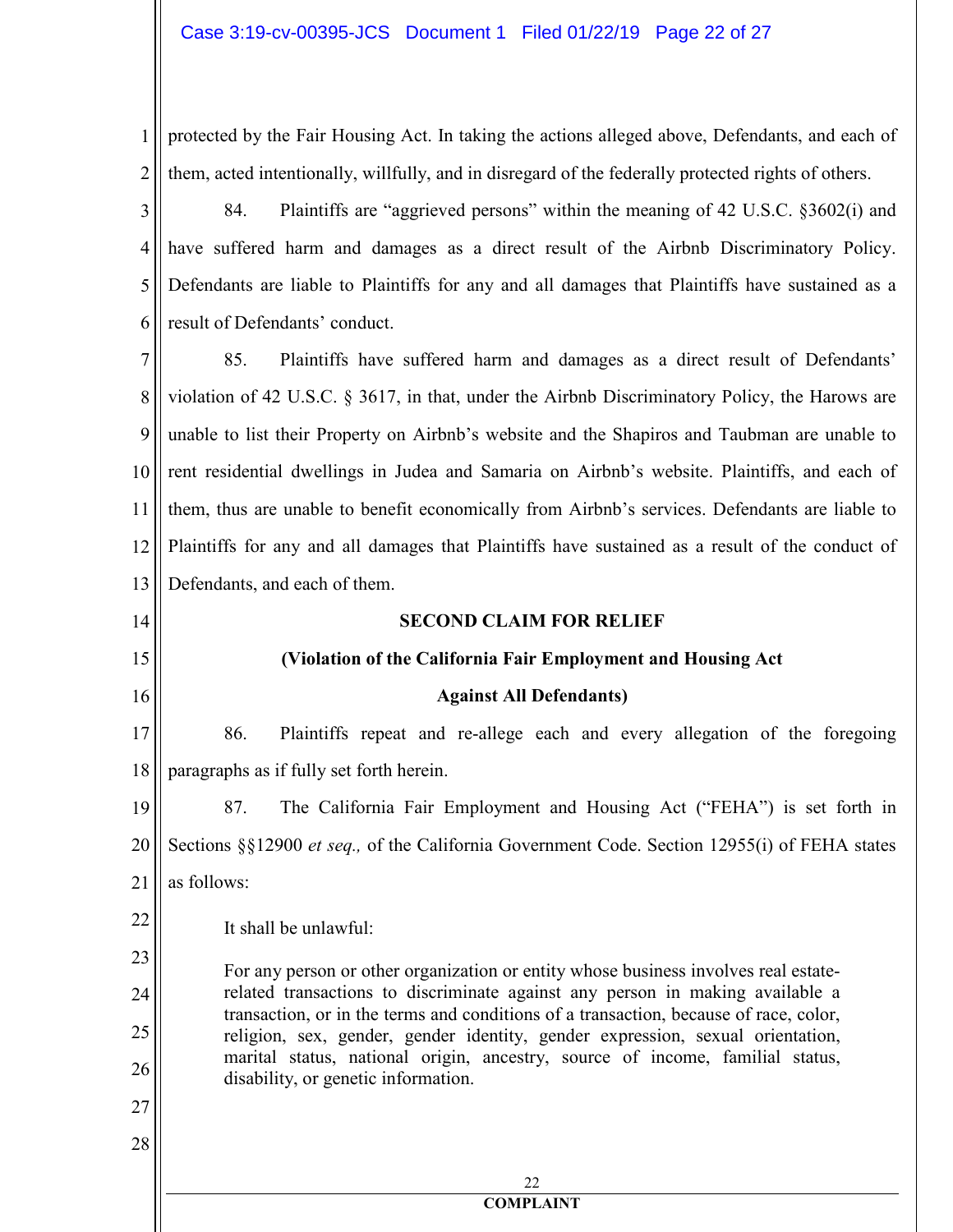|                                      | Case 3:19-cv-00395-JCS Document 1 Filed 01/22/19 Page 23 of 27                                                                                                                                                                                                                                                                                                                                                                                                                                                                                         |  |
|--------------------------------------|--------------------------------------------------------------------------------------------------------------------------------------------------------------------------------------------------------------------------------------------------------------------------------------------------------------------------------------------------------------------------------------------------------------------------------------------------------------------------------------------------------------------------------------------------------|--|
| 1<br>2<br>3<br>4<br>5<br>6<br>7<br>8 | 88.<br>Section $12955(i)$ of FEHA states as follows:<br>It shall be unlawful:<br>To deny a person access to, or membership or participation in, a multiple listing<br>service, real estate brokerage organization, or other service because of race, color,<br>religion, sex, gender, gender identity, gender expression, sexual orientation,<br>marital status, ancestry, disability, genetic information, familial status, source of<br>income, or national origin.<br>89.<br>Section $12955(k)$ of FEHA states as follows:<br>It shall be unlawful: |  |
| 9<br>10<br>11                        | To otherwise make unavailable or deny a dwelling based on discrimination<br>because of race, color, religion, sex, gender, gender identity, gender expression,<br>sexual orientation, familial status, source of income, disability, genetic<br>information, or national origin.                                                                                                                                                                                                                                                                       |  |
| 12                                   | 90.<br>Defendants, and each of them, including Defendant Airbnb, have violated                                                                                                                                                                                                                                                                                                                                                                                                                                                                         |  |
| 13                                   | Sections 12955(i), (j) and (k) of the FEHA by adopting the Airbnb Discriminatory Policy, which                                                                                                                                                                                                                                                                                                                                                                                                                                                         |  |
| 14                                   | prevents Plaintiffs from using Airbnb's platform solely because Plaintiffs either are Jews who                                                                                                                                                                                                                                                                                                                                                                                                                                                         |  |
| 15                                   | own property in Judea and Samaria or are Jews who wish to rent a residential dwelling in Judea                                                                                                                                                                                                                                                                                                                                                                                                                                                         |  |
|                                      | 16    and Samaria. By adopting the Airbnb Discriminatory Policy, Defendants, and each of them,                                                                                                                                                                                                                                                                                                                                                                                                                                                         |  |
| 17                                   | including Defendant Airbnb, have made a "dwelling" unavailable based on religion and/or                                                                                                                                                                                                                                                                                                                                                                                                                                                                |  |
| 18                                   | national origin.                                                                                                                                                                                                                                                                                                                                                                                                                                                                                                                                       |  |
| 19                                   | As a direct and proximate result of the violation of the FEHA by Defendants, and<br>91.                                                                                                                                                                                                                                                                                                                                                                                                                                                                |  |
| 20                                   | each of them, and as a result of the facts alleged herein, Plaintiffs have suffered and will continue                                                                                                                                                                                                                                                                                                                                                                                                                                                  |  |
| 21                                   | to suffer damages in an amount not yet ascertained, in addition to other and as yet                                                                                                                                                                                                                                                                                                                                                                                                                                                                    |  |
| 22                                   | unascertainable damages. Plaintiffs will seek leave of this Court to amend this Complaint when                                                                                                                                                                                                                                                                                                                                                                                                                                                         |  |
| 23                                   | the amount of its damages has been precisely ascertained.                                                                                                                                                                                                                                                                                                                                                                                                                                                                                              |  |
| 24                                   | <b>THIRD CLAIM FOR RELIEF</b>                                                                                                                                                                                                                                                                                                                                                                                                                                                                                                                          |  |
| 25                                   | (Violation of California's Unruh Civil Rights Act                                                                                                                                                                                                                                                                                                                                                                                                                                                                                                      |  |
| 26                                   | <b>Against All Defendants)</b>                                                                                                                                                                                                                                                                                                                                                                                                                                                                                                                         |  |
| 27                                   | 92.<br>Plaintiffs repeat and re-allege each and every allegation of the foregoing                                                                                                                                                                                                                                                                                                                                                                                                                                                                      |  |
| 28                                   | paragraphs as if fully set forth herein.                                                                                                                                                                                                                                                                                                                                                                                                                                                                                                               |  |
|                                      | 23                                                                                                                                                                                                                                                                                                                                                                                                                                                                                                                                                     |  |
|                                      | <b>COMPLAINT</b>                                                                                                                                                                                                                                                                                                                                                                                                                                                                                                                                       |  |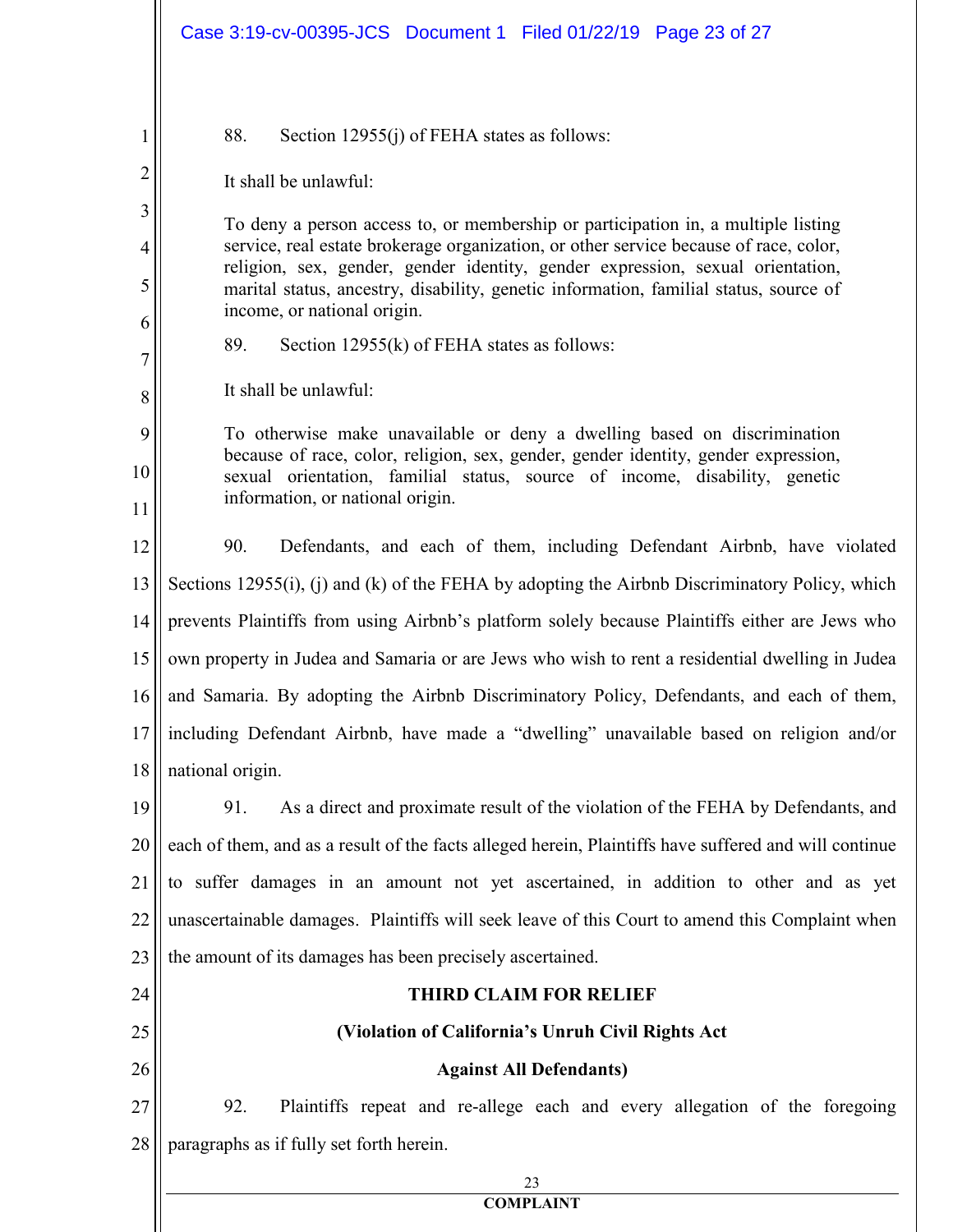1 2 3 4 5 6 93. California's Unruh Civil Rights Act is set forth in Section 51 *et seq.* of the California Civil Code. Section 51.5 of the California Civil Code states, in pertinent part, that "[n]o business establishment…shall discriminate against, boycott or blacklist, or refuse to buy from, contract with, sell to, or trade with any person … on account of any characteristic" based on sex, race, color, religion, ancestry, national origin, disability, medical condition, genetic information, marital status, or sexual orientation.

7 8 9 10 11 12 94. By adopting the Airbnb Discriminatory Policy, Defendants, and each of them, including Defendant Airbnb, have discriminated against the Harows and other Jews based on their religion and national origin, in violation of the Unruh Civil Rights Act, by discriminating against the Harows and other Jews who own residential dwellings and accommodations in Judea and Samaria but are unable to rent residential dwellings or accommodations through Airbnb as a result of the Airbnb Discriminatory Policy..

13 14 15 16 17 18 95. By adopting the Airbnb Discriminatory Policy, Defendants, and each of them, including Defendant Airbnb, have discriminated against the Shapiros, Taubman, and other Jews based on their religion and national origin, in violation of the Unruh Civil Rights Act, by discriminating against the Shapiros, Taubman, and other Jews who wish or intend to travel to Judea and Samaria and are unable to rent residential dwellings or accommodations through Airbnb as a result of the Airbnb Discriminatory Policy.

19 20 21 22 23 96. As a direct and proximate result of the violation of the Unruh Act by Defendants, and each of them, and as a result of the facts alleged herein, Plaintiffs have suffered and will continue to suffer damages in an amount not yet ascertained, in addition to other and as yet unascertainable damages. Plaintiffs will seek leave of this Court to amend this Complaint when the amount of its damages has been precisely ascertained.

24 25 26 27 28 **FOURTH CLAIM FOR RELIEF (Violation of California Unfair Competition Law – Cal. Bus. & Prof. Code § 17200** *et seq.* **against All Defendants)**  97. Plaintiffs repeat and re-allege each and every allegation of the foregoing paragraphs as if fully set forth herein.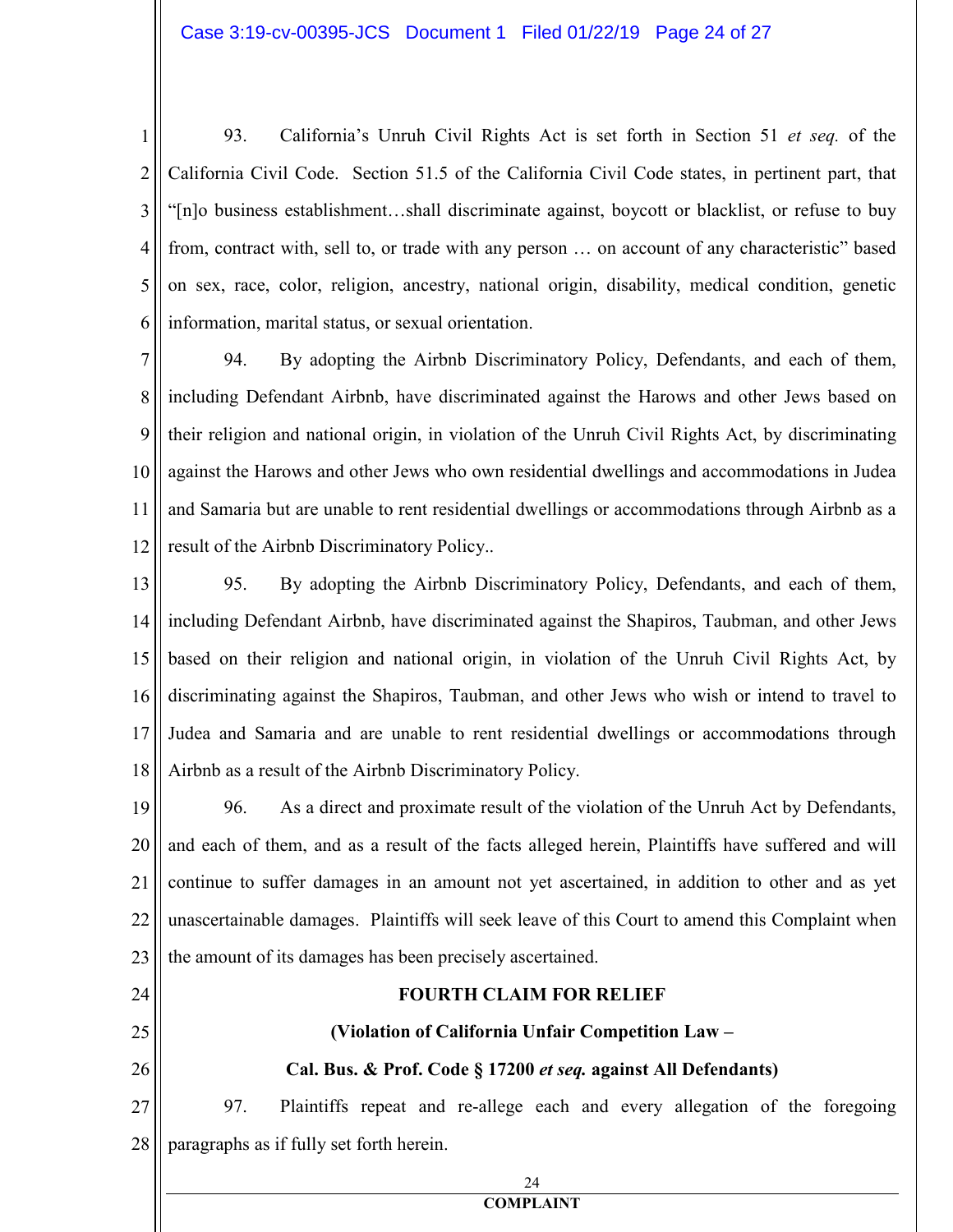| 1              | The acts and practices of Defendants, and each of them, as alleged herein,<br>98.                   |  |  |
|----------------|-----------------------------------------------------------------------------------------------------|--|--|
| $\overline{2}$ | constitute unfair, unlawful and fraudulent business acts and practices within the meaning of        |  |  |
| 3              | Sections 17200 et seq. of the California Business and Professions Code.                             |  |  |
| $\overline{4}$ | Defendants have engaged in unfair business acts and practices in that the harm<br>99.               |  |  |
| 5              | caused by their fraudulent conduct outweighs any utility of such conduct and such conduct           |  |  |
| 6              | offends public policy, is immoral, unscrupulous, unethical, deceitful and offensive, and causes     |  |  |
| 7              | substantial injury to Plaintiffs and to other Jews affected by the Airbnb Discriminatory Policy.    |  |  |
| 8              | 100.<br>The above acts and practices have caused, and are causing, injury to Plaintiffs.            |  |  |
| 9              | Plaintiffs have suffered injury in fact and have lost money and property as a result of such unfair |  |  |
| 10             | competition.                                                                                        |  |  |
| 11             | Plaintiffs seek an injunction prohibiting Defendants, and each of them, including<br>101.           |  |  |
| 12             | defendant Airbnb, from further engaging in such unfair business acts and practices. Plaintiffs      |  |  |
| 13             | further seek an order of restitution and/or disgorgement from Defendants.                           |  |  |
| 14             | <b>PRAYER FOR RELIEF</b>                                                                            |  |  |
| 15             | WHEREFORE, Plaintiffs pray that this Court enter judgment against Defendants, and                   |  |  |
| 16             | each of them, as follows:                                                                           |  |  |
| 17             | (1)<br>For damages according to proof at trial, plus interest thereon at the maximum rate           |  |  |
| 18             | provided by law;                                                                                    |  |  |
| 19             | For a declaration that the conduct of Defendants, and each of them, violates the<br>(2)             |  |  |
| 20             | Fair Housing Act, 42 U.S.C. § 3601 et seq.;                                                         |  |  |
| 21             | For a declaration that the conduct of Defendants, and each of them, violates<br>(3)                 |  |  |
| 22             | California's Fair Employment and Housing Act;                                                       |  |  |
| 23             | For a declaration that the Airbnb Discriminatory Policy violates the Fair Housing<br>(4)            |  |  |
| 24             | Act, 42 U.S.C. § 3601 et seq.;                                                                      |  |  |
| 25             | For a declaration that the Airbnb Discriminatory Policy violates California's Fair<br>(5)           |  |  |
| 26             | Employment and Housing Act;                                                                         |  |  |
| 27             | For a declaration that the Airbnb Discriminatory Policy violates California's<br>(6)                |  |  |
| 28             | Unruh Civil Rights Act;                                                                             |  |  |
|                | 25                                                                                                  |  |  |
|                | <b>COMPLAINT</b>                                                                                    |  |  |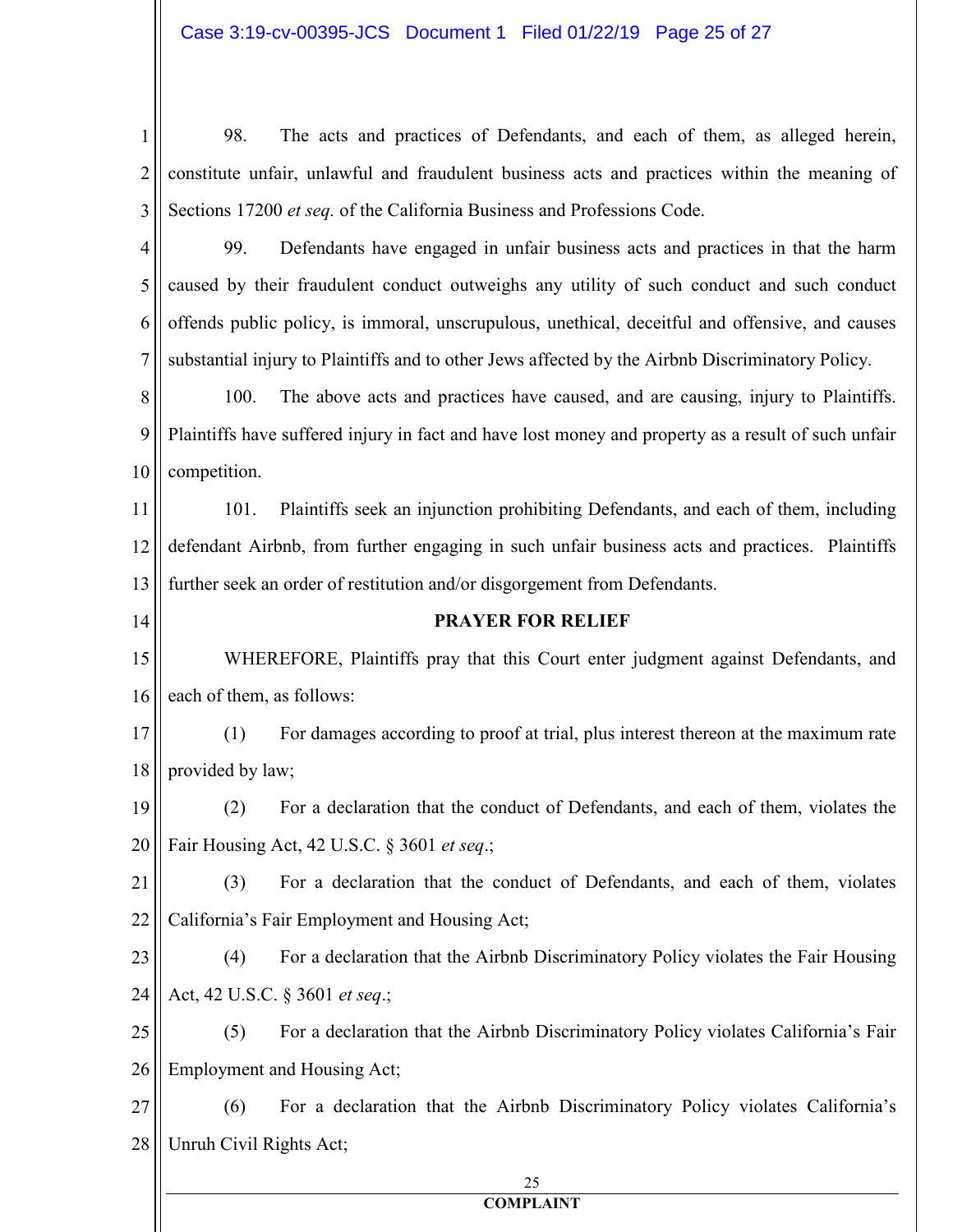| $\mathbf{1}$   | (7)                                                                                               | That Airbnb and its officers, directors, agents, servants, employees,                           |  |  |
|----------------|---------------------------------------------------------------------------------------------------|-------------------------------------------------------------------------------------------------|--|--|
| $\overline{2}$ | representatives, successors, and assigns, and all persons acting in concert or participation with |                                                                                                 |  |  |
| 3              |                                                                                                   | them, be temporarily, preliminarily, and permanently enjoined from: (a) enforcing the Airbnb    |  |  |
| $\overline{4}$ |                                                                                                   | Discriminatory Policy; and (b) continuing to discriminate against Plaintiffs and other Jews and |  |  |
| 5              | Israelis in the provision of Airbnb's platform and services;                                      |                                                                                                 |  |  |
| 6              | (8)<br>For pre-judgment interest according to proof at trial;                                     |                                                                                                 |  |  |
| 7              | (9)                                                                                               | For costs of suit incurred herein, including attorneys' fees to the extent applicable;          |  |  |
| 8              | and                                                                                               |                                                                                                 |  |  |
| 9              | (10)                                                                                              | For such other and further relief as this Court may deem just and proper.                       |  |  |
| 10             |                                                                                                   |                                                                                                 |  |  |
| 11             | Dated: January 22, 2019                                                                           | LAW OFFICES OF DAVID N. SCHULTZ                                                                 |  |  |
| 12             |                                                                                                   | ZELL & ASSOCIATES INTERNATIONAL<br><b>ADVOCATES LLC</b>                                         |  |  |
| 13             |                                                                                                   |                                                                                                 |  |  |
| 14             |                                                                                                   |                                                                                                 |  |  |
| 15             | By:                                                                                               | /s/ David N. Schultz<br>David N. Schultz                                                        |  |  |
| 16             |                                                                                                   | Attorneys for Plaintiffs Eve Harow, Earl<br>Harow, Fay Shapiro, Neal Shapiro, and Joel          |  |  |
| 17<br>18       |                                                                                                   | Taubman                                                                                         |  |  |
| 19             |                                                                                                   |                                                                                                 |  |  |
| 20             |                                                                                                   |                                                                                                 |  |  |
| 21             |                                                                                                   |                                                                                                 |  |  |
| 22             |                                                                                                   |                                                                                                 |  |  |
| 23             |                                                                                                   |                                                                                                 |  |  |
| 24             |                                                                                                   |                                                                                                 |  |  |
| 25             |                                                                                                   |                                                                                                 |  |  |
| 26             |                                                                                                   |                                                                                                 |  |  |
| 27             |                                                                                                   |                                                                                                 |  |  |
| 28             |                                                                                                   |                                                                                                 |  |  |
|                | $26\,$<br><b>COMPLAINT</b>                                                                        |                                                                                                 |  |  |
|                |                                                                                                   |                                                                                                 |  |  |